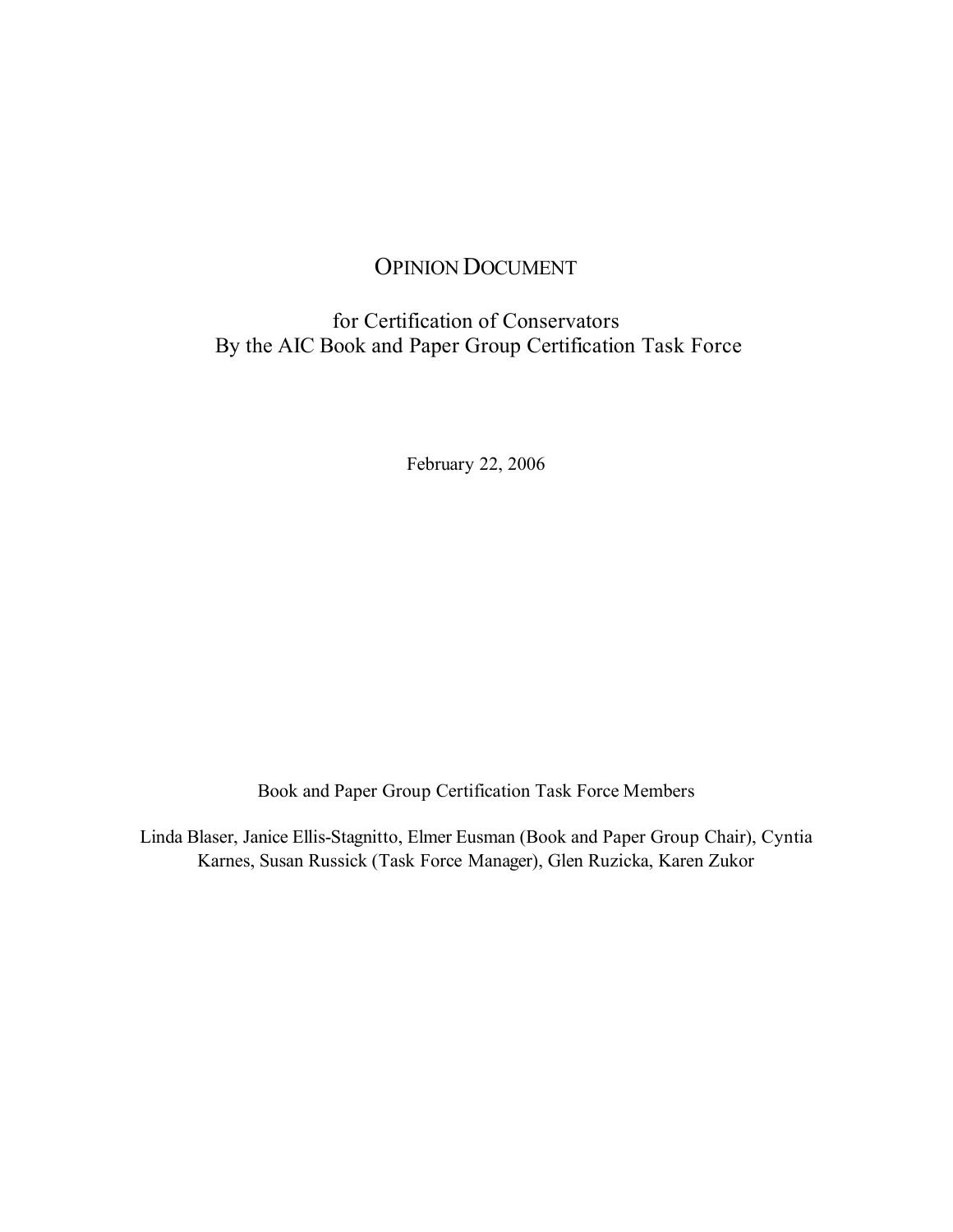# **CONTENTS**

General Comments on the Conservator Certification Process

- Suggestions Regarding Development of the Certification Process
- Suggestions specifically related to the Terry Drayman-Weisser article on certification published in *AIC News* 27(3): 1, 6-9.

Outline of *Defining the Conservator: Essential Competencies* for Certification Evaluation

- **Part I:** Table of relative emphases of competency areas in general and specialty group exam sections
- **Part II:** Draft Lists of subject areas to be tested within each competency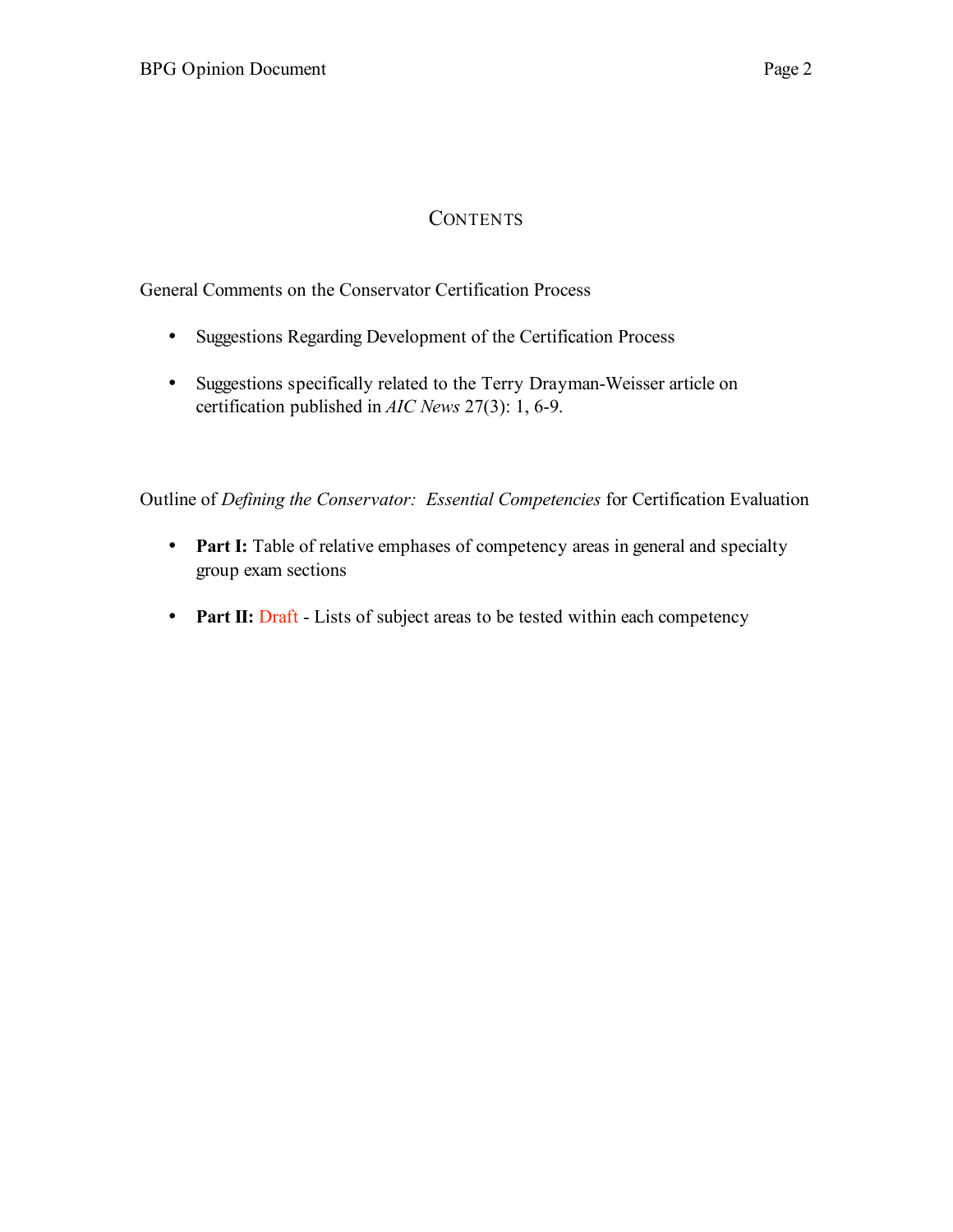## GENERAL COMMENTS ON THE CONSERVATOR CERTIFICATION PROCESS

#### Suggestions Regarding Development of the Certification Process

The Book and Paper Task Force strongly recommends that a Strategic Plan for Implementation of Conservator Certification be created. This must be the first step, prior to creation of a test. The AIC's Certification Development Committee, with the help of several professional consultants, should draft this Strategic Plan.

The Book and Paper Task Force also strongly recommends that there is a transparent process in which the Strategic Plan goes through various iterations and reviews by the Specialty Group Task Force and ultimately the AIC Membership. Giving periodic updates of CDC's activities to the Internal Advisory Group and reporting these in the AIC Newsletter cannot form the basis on which the process will move towards a phase in which the exam designs are being discussed.

This Strategic Plan should cover many subjects, some of which are outlined below. Many of these have been discussed at various stages of the certification process. What is still missing is an official working document and a planned process through which certification can become more tangible. The process to create such a document will involve more participation and membership buy-in.

Need for professional assistance – Utilizing the expertise of professionals will result in a better certification process and protect the AIC from the myriad problems that may arise

- $\circ$  Business manager(s) to create Strategic Plan Clarify goals, created clear plan of duties and responsibilities, and establish infrastructure
- o Legal advice
- o Financial advice
- o Testing A professional assessment and evaluation consultant should be hired to help to guide the AIC in test development. We need this help to understand the relative benefits of each type of assessment possible, to write objective, understandable test questions, to develop guidelines for more objective grading of any essay-type questions, to create a valid evaluation tool, and to help to plan revisions and updates of the test. The consultant's suggestions should be shared with the Specialty Groups prior to test development.

Clarify Goals of Certification Process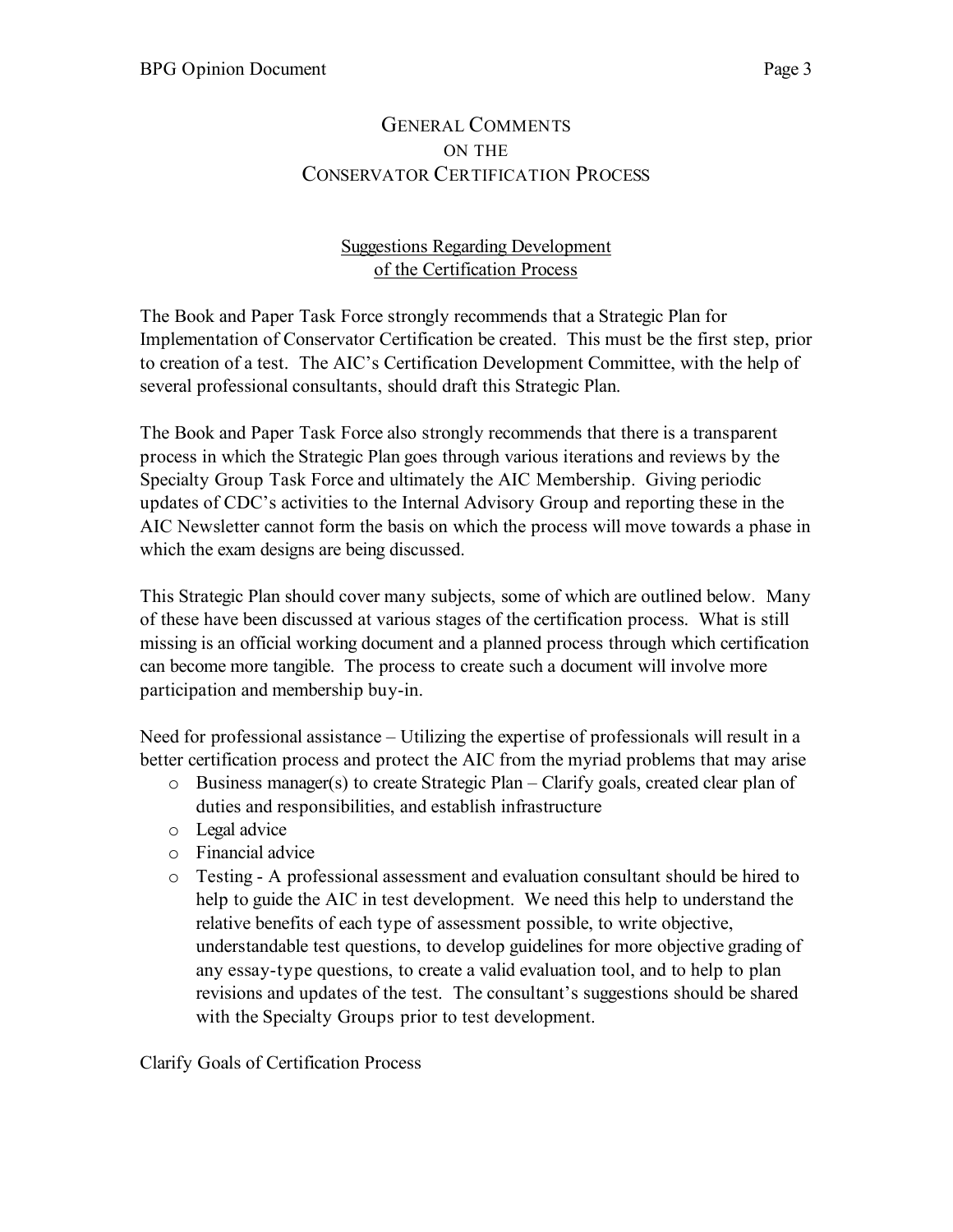- o We support the idea that there is a core of information that all conservators should share and believe that a rigorous test will help to identify ethical and informed conservators.
- o The existence of a certification process will help to educate membership as to the goals of conservation and what their minimum knowledge should be and improve the field.
- o Clarify Certification and AIC membership levels
	- The AIC needs to clarify the distinction between certification and PA or Fellow status and the role of AIC vs. the new certifying organization.
	- Consider the addition of a designator of certified status next to the name in the AIC directory.

Create a clear plan of duties and responsibilities including

- o Develop the position of Project Manager, a well-respected member of our field, or a related field (possibly a recently retired administrator) who can assist (with grant funding) with development, planning, advising and act as head of the new infrastructure.
- o Increased communication with and within AIC during the creation of a certification process
	- Clarification on existing decisions What is the status of proposed ideas?
	- Need for formalized reviews and iterations
	- Copies of any existing conservator exams or drafts
	- Formal exchange between the specialty groups
- o Identify needed committees and their specific charges and communicate these to the Specialty Groups and Membership.
	- Currently CDC Member tasks are only outlined in the 2005 AIC Committee Reports
- o Responsibility for communication of recommendations
- o Identification and clarification of specific tasks
- o Identification of members and committees that will undertake these tasks
- o Creation of realistic time estimates for the specific tasks
- o Creation of a clear timeline, based on the time estimates
- o Create a realistic budget
	- Investigate grants for development of the certification process (NEH, Getty)
	- Establishment of costs for creation of certification process
	- Establishment of costs for maintaining certification process
	- Set fees for regular certification and renewal
- o Responsibility for decision making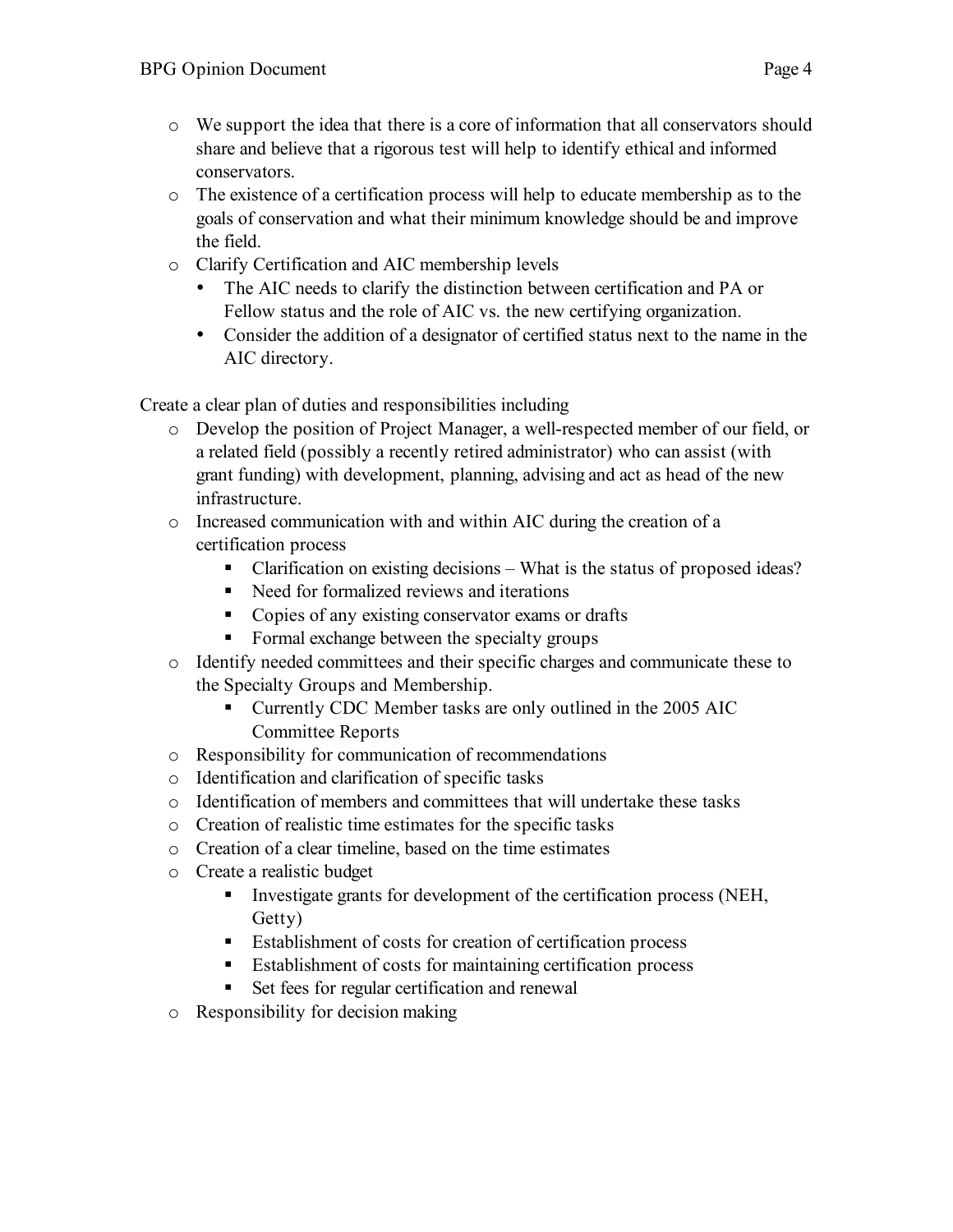#### Suggestions specifically related to the Terry Drayman-Weisser article on certification published in *AIC News* 27(3): 1, 6-9.

I. Governance

- Creation of a 501C(6) organization
	- o General consensus that an organization separate from AIC should be established, however we are not clear on all of the implications of this process.
- Creation of an AIC Certification Committee
- II. Administration
- Additional staff will be needed.
- III. Application
- Open to AIC members and non-members
- Higher fees for non-members.
- Informing and preparing candidates for the examination
	- o AIC Education and Training group should make a study guide with a bibliography, outline of subject areas to be covered on the exam or sample questions for exam candidates. Possibly a practice test or Q&A study session at the annual meeting.
	- o Mentor program?
- IV. Basic Requirements
- Undergraduate degree or international equivalent.
- Graduate conservation degree (including certificates of advanced study) or equivalent in apprentice training.
- Three years experience or six years full-time total conservation experience.
- V. Other Requirements
- Letters of reference
	- o Letters are already difficult for non-program trained conservators and those trained outside of the United States.
	- o Who is capable of providing letters? Only certified conservators? Only those with PA or Fellow status in the AIC?
	- o May not be necessary for those with PA or Fellow status, as they have already done this.
	- o Who reviews the letters?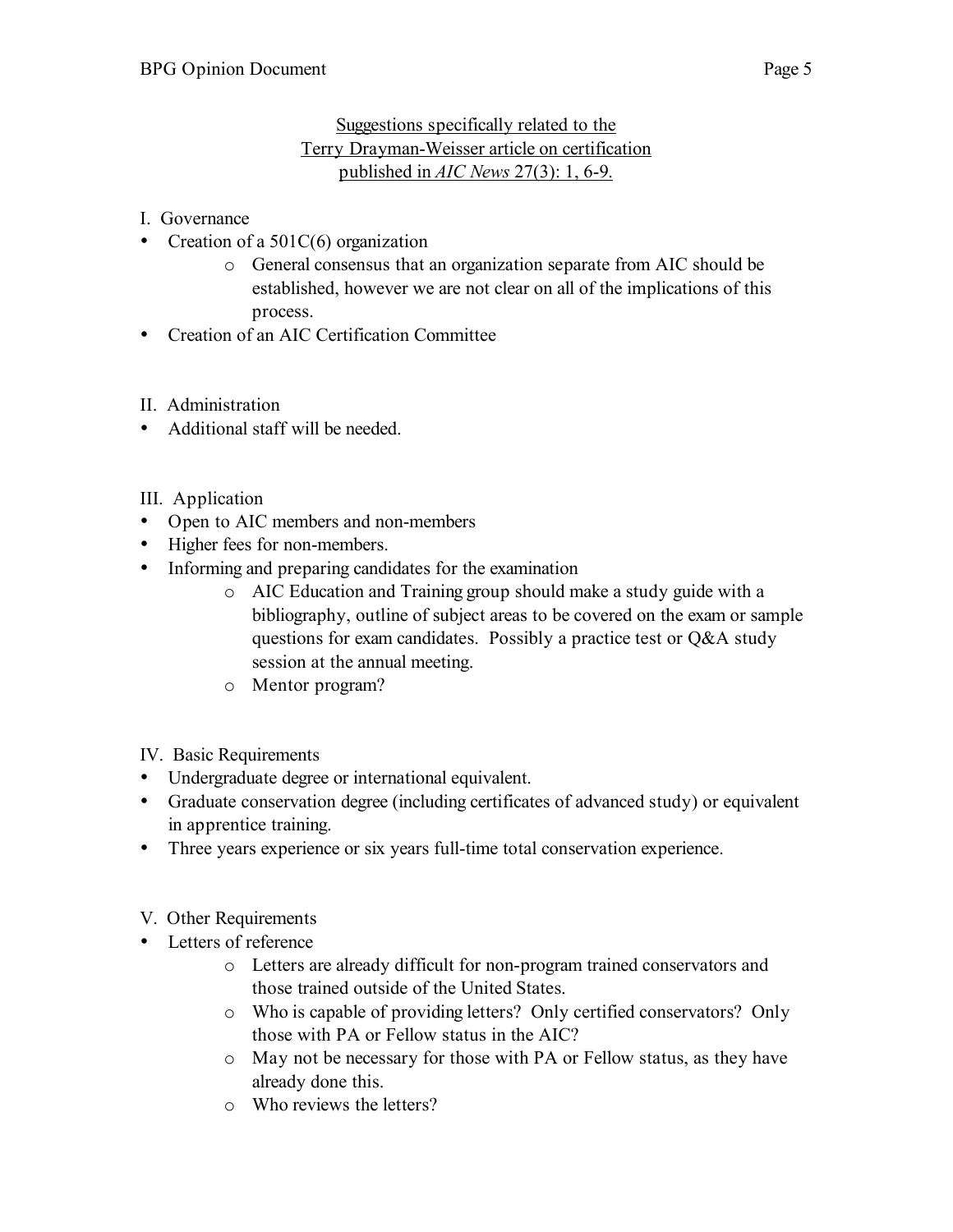- Signed statement to abide by the AIC Code of Ethics and Guidelines for Practice.
- Sample documentation
	- o May not be necessary for those with PA or Fellow status, as some have already done this as part of that application.
	- o Who reviews the sample documentation? How is it evaluated?

#### VI. Certification Types

All classifications are of general certified conservators (no specialty group certification)

- A. Fast Track
- Generally, the idea of a fast track is disliked. The fast track category may be necessary, but should be as close to the regular process as possible, to have credibility.
	- o If there is fast track certification, there must be clearly stated duties or rationale (for example: Must spend at least 40 hours doing practice tests, must spend 20 hours grading exams, must have won life-time achievement award from peers, etc.)
	- o If there is fast track certification, any fees could be reduced or waived if these conservators will have duties related to their status.
- B. Regular
- Time frame: Not addressed in article. Candidates will have one year to pass all parts of the certification process. All requirements must be met within one year or the entire process starts over (actually, a year that spans two annual AIC meetings).
- Number of Attempts: Not addressed in article. Three attempts during the one-year period with new exam fees each time?
- Testing site
	- o If testing is done on-line, without direct supervision
		- Possible 2-way video monitoring of candidates
		- Concerns about ID of test taker
	- o Consider using a separate testing agency as the host site for tests. Established testing sites are available everywhere, throughout the year and they are experienced with the verification of candidate identities.
	- o AIC Annual meeting as a main test site
	- o Concerns about use of study materials, notes, etc. during the exam
- Revision and updating of exams: Who will revise and update exams? How frequently will that be done?
- C. Renewal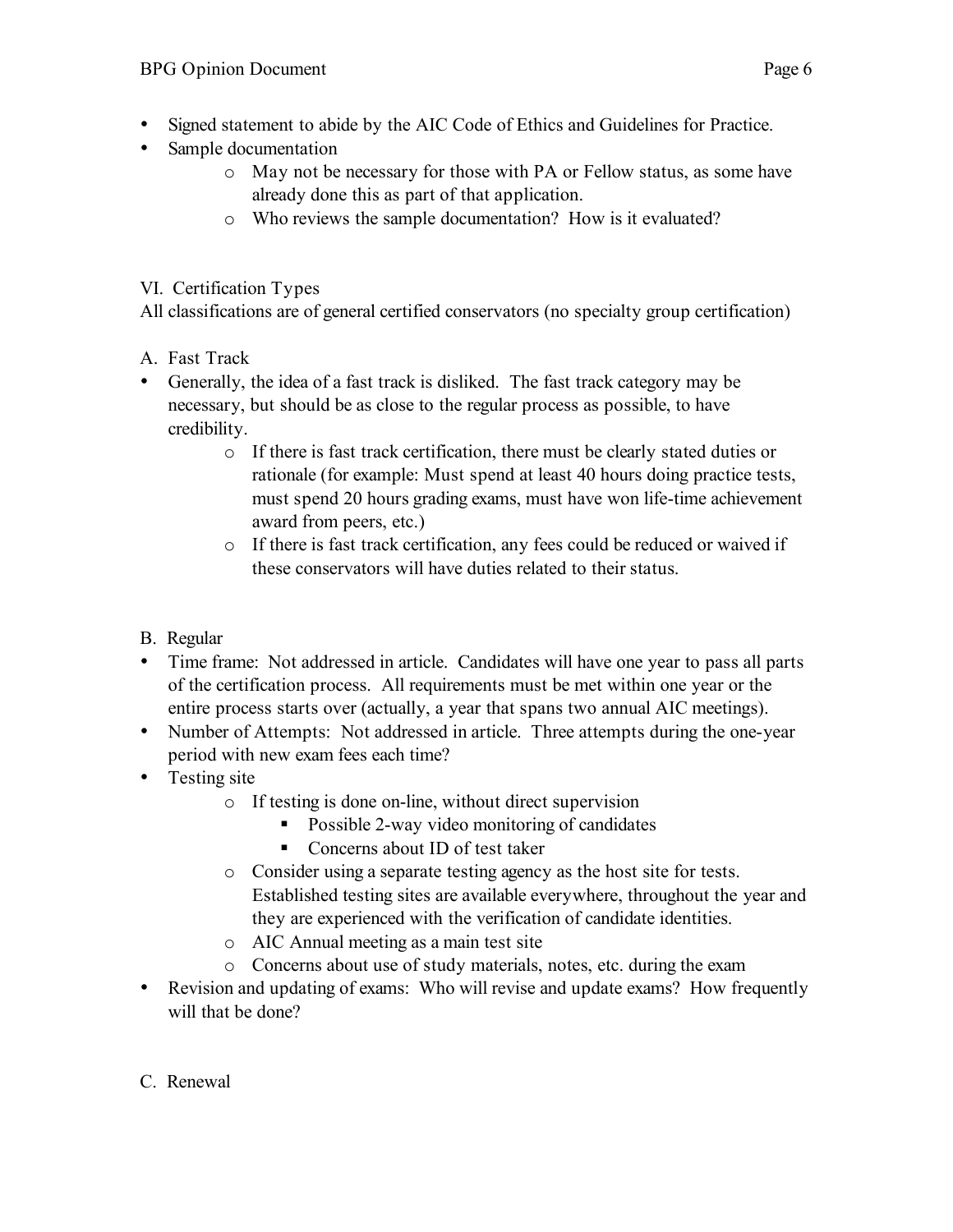- Time Frame: Done every 5-7 years. Certified conservators who fail to meet renewal requirements during the time frame must begin the certification process over.
- Requirements: Renewal process is based on a point system where already certified conservators earn points by attending approved conferences, workshops, publish papers, participate in professional activities, continuing education, etc. The scheme used by the Project Management Institute (PMI) or the Institute for Paper Conservation (IPC) may be used as an excellent example.

Continuing Development Units (CDU) Guidelines

- Definition of CDU: A measurement unit that expresses a basic investment by the certified member into continuing development. It is roughly equivalent to one hour work/study.
- CDUs can be obtained over a number of years beginning after one passes attains full certification.
- A minimum number of CDUs needs to be collected by the end of this period. (PMI requires 60 units in 3 years).

#### VII. Evaluation

- $\circ$  Testing process may need to be significantly longer than the 100-200 multiple questions suggested, possibly a series of two or three exams, each lasting about 2 hours.
- o Part 1 must be passed before Part 2 can be taken, etc.
- $\circ$  There is much concern about the need for actual objects during the test process, with members of the committee disagreeing as to whether the increased objectivity and uniformity testing conditions of digital images outweighs the tactile information gained by touching an object.
- o Grading
	- o If questions are multiple choice, then a machine can grade them immediately and objectively
	- o If essay questions are used, a committee of at least two graders per test is recommended. Who will graders be? What standard will be established to insure objectivity?
- o There is much concern and no consensus on using entirely multiple-choice questions.
	- + Multiple-choice is more objective, faster, and less expensive to grade.
	- Multiple-choice is not able to demonstrate the same level of understanding as essays.
	- o Some general topics are at least as essay-worthy as the specialty group topics, which questions the need to break the test into two parts.
- $\circ$  There is much concern about the need for actual objects during the test process, with members of the committee disagreeing as to whether the increased objectivity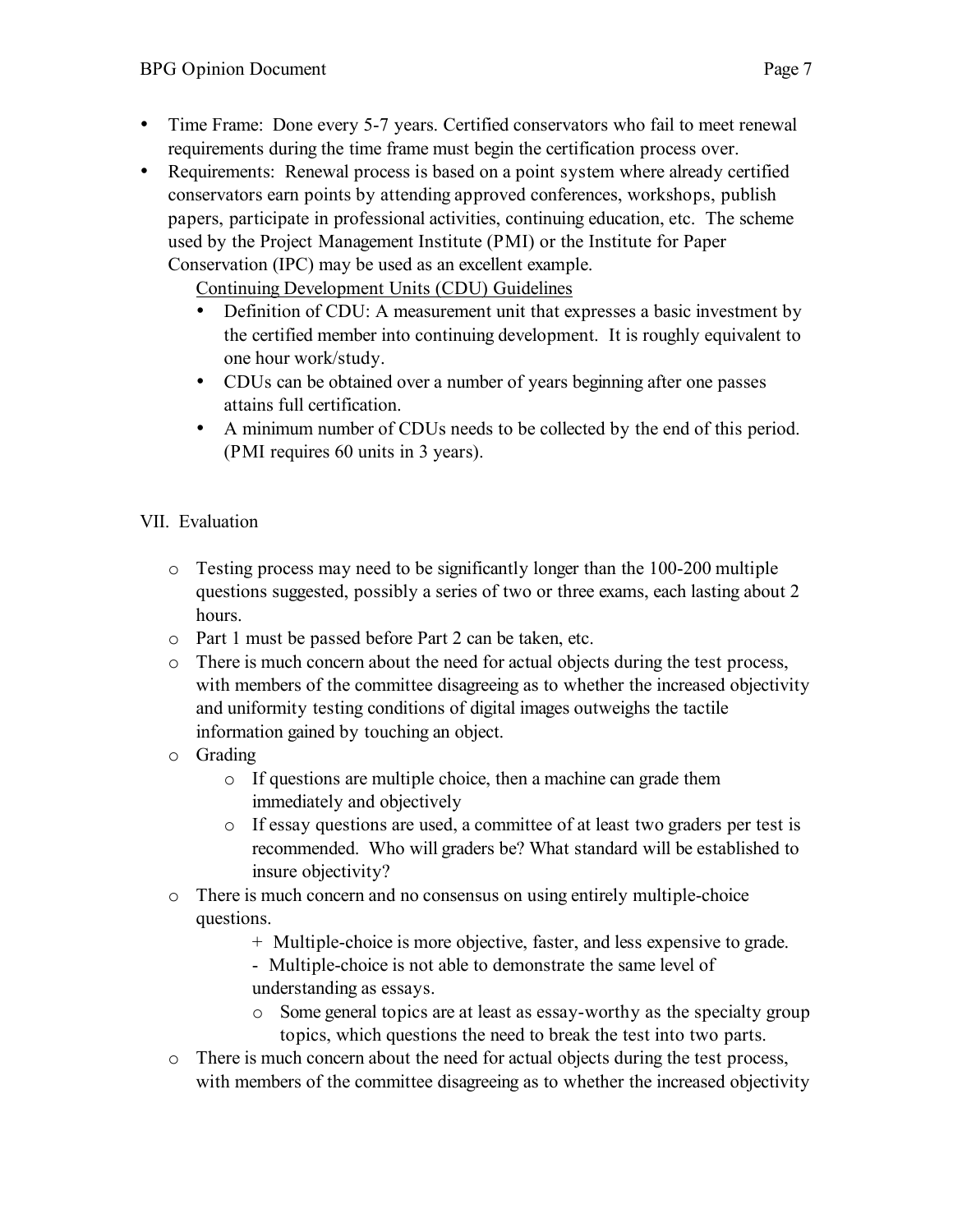and uniformity testing conditions of digital images outweighs the information gained by directly touching and observing an object.

o There is concern about people inappropriately passing or failing the test. Particularly, there is a desire to confirm that the test is not the sole means of evaluating candidates. There may need to be allowances or special procedures established for testing of people who may have difficulty due to the text-intensive format of the exam (dyslexic or non-native English speakers in particular).

#### VIII. Fees

Fees for the examination component of the certification process – these would need to be established based on the findings of a Strategic Plan.

- Regular Certification Fees-Test costs should not be prohibitively expensive for the candidate (\$100-\$250 per attempt of the exam portion for AIC members, \$500 For non-members). It may be possible to provide scholarship tests or waive fees for some people in need.
- Renewal Fees: \$50.

## IX. Appeals

Appeals and Removal or Termination of Certification Status

- Appeal process must be established for candidates who feel that they have unfairly failed the certification process or who need time extensions, etc.
- Thought needs to be give to the possible need for a disciplinary process to remove certification from conservators due to lack of compliance with the AIC guidelines for practice and failure to maintain a minimum standard of practice and ethics, despite their having passed tests and met renewal requirements.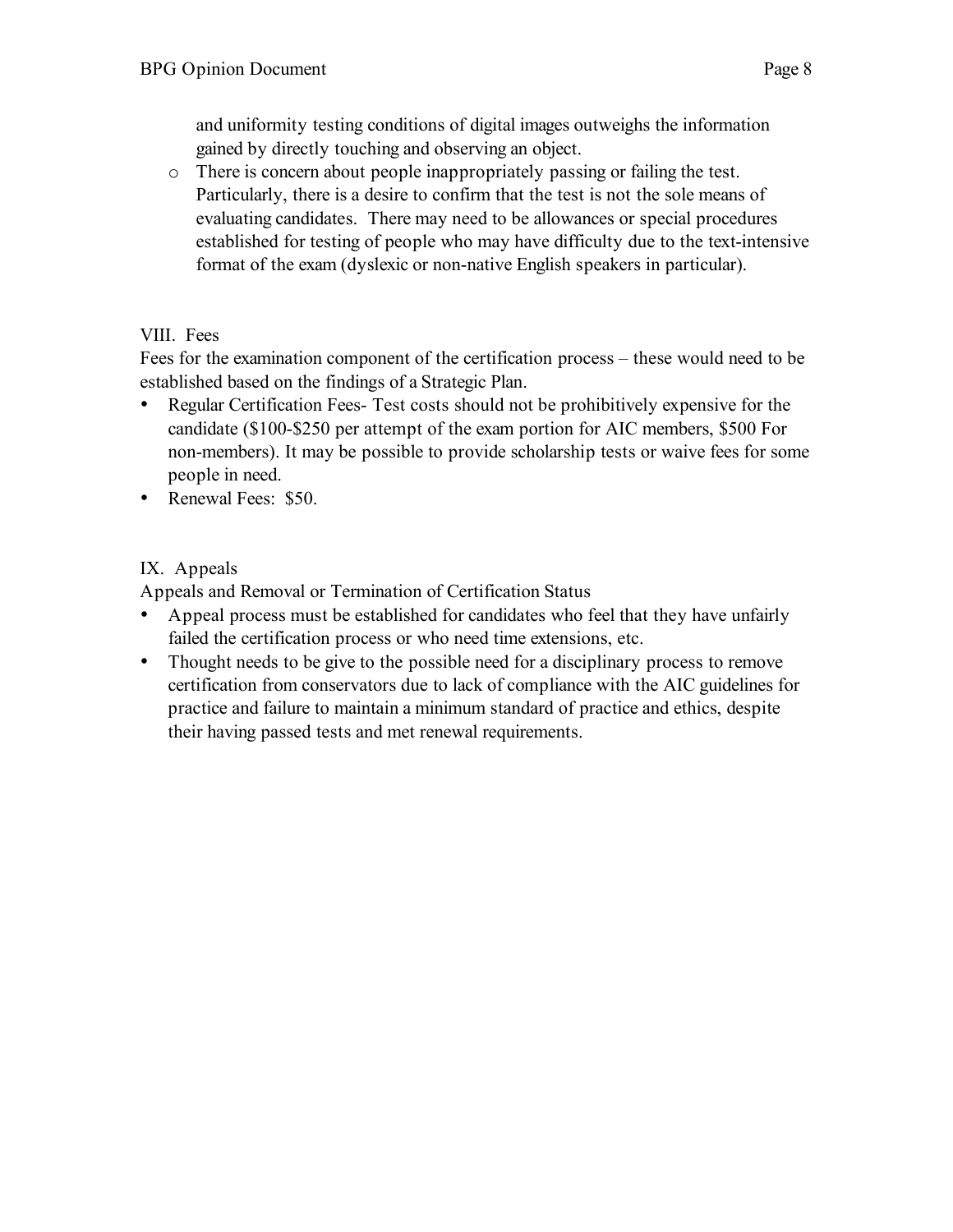# OUTLINE OF DEFINING THE CONSERVATOR: ESSENTIAL COMPETENCIES FOR CERTIFICATION EVALUATION

## **Part I:** Table of relative emphases of competency areas in general and specialty group exam sections

| <b>BPG</b> Task | <b>Conservation Competency</b>                 | Suggested    | Suggested                                                                                 |
|-----------------|------------------------------------------------|--------------|-------------------------------------------------------------------------------------------|
| Force           |                                                | General Exam | Percentage of Percentage of<br>Specialty                                                  |
| Ranking         |                                                | Questions    | Group Exam                                                                                |
|                 |                                                |              | Questions                                                                                 |
| 01              | 2. Conservation History, Ethic, and Philosophy | 20           |                                                                                           |
| 02              | 11. Documentation                              | 15           | expected                                                                                  |
| 03              | 9. Preventive Care                             | 12           | Percentages                                                                               |
| 04              | 6. Health and Safety Policies and Regulations  | 12           | $\overline{c}$                                                                            |
| 05              | 3. Values and Significance                     | 8            | ranking of importance<br>not established at this<br>be approximately the<br>$_{\rm{uav}}$ |
| 06              | 5. Access and Use of Cultural Heritage         |              |                                                                                           |
| 07              | <b>Conservation Terminology</b>                | 8            | duesti                                                                                    |
| 08              | 7. Scientific Principles and Methods           |              | compared                                                                                  |
| 09              | 10. Examination Methods                        |              | ຣ່                                                                                        |
| 10              | 8. Processes of Deterioration and Change       |              | $\circ$                                                                                   |
| 11              | 4. History of Technology of Cultural Heritage  |              | s time, but<br>pposite<br>General                                                         |
| 12              | 12. Treatment Methods                          |              |                                                                                           |
|                 | Total                                          | 100%         |                                                                                           |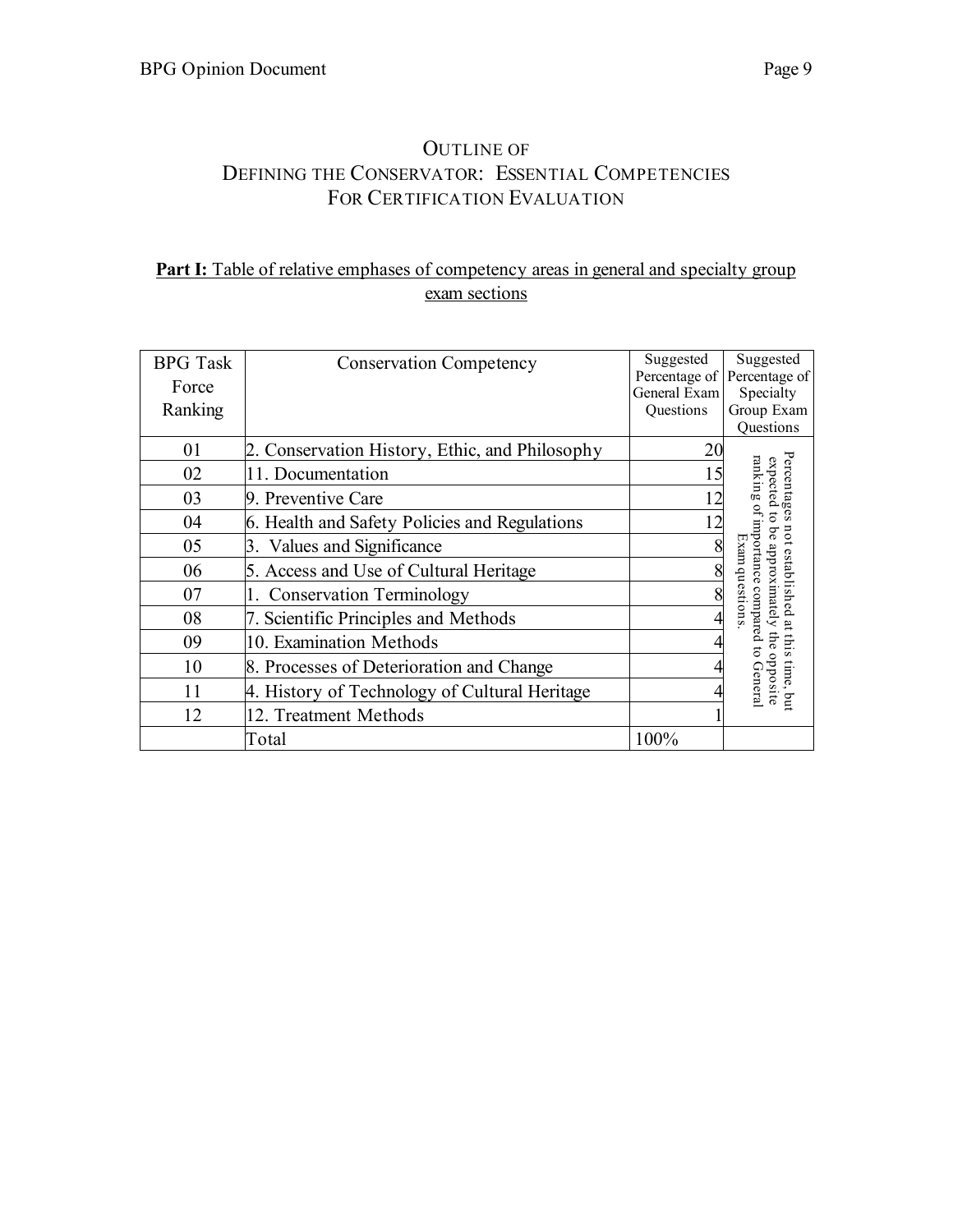#### **Part II: DRAFT** - Lists of subject areas to be tested within each competency

#### **DRAFT**

#### **1. Conservation Terminology**

| <b>Topic</b>                 |                           | <b>BPG</b>                |
|------------------------------|---------------------------|---------------------------|
| Abrasion                     | $\boldsymbol{\mathrm{X}}$ | X                         |
| Accretion                    | $\boldsymbol{\mathrm{X}}$ | X                         |
| Acid migration               | $\boldsymbol{X}$          | X                         |
| Acid-free                    | $\boldsymbol{\mathrm{X}}$ | X                         |
| Acidic                       | $\boldsymbol{X}$          | X                         |
| Adhesive                     | $\boldsymbol{X}$          | X                         |
| Alkaline                     | X                         | X                         |
| <b>Alkaline Reserve</b>      | $\mathbf X$               | $\boldsymbol{X}$          |
| Archival                     | $\boldsymbol{\mathrm{X}}$ | X                         |
| Artificial aging             | $\boldsymbol{X}$          | X                         |
| Bond                         | X                         | X                         |
| <b>Brittle</b>               | X                         | X                         |
| Burst strength               |                           |                           |
| Chelating agent              | X                         | X                         |
| <b>Chemical Stability</b>    |                           |                           |
| Cockling                     | X                         | X                         |
| Cold-flow                    | X                         | X                         |
| Compensation for loss        | $\boldsymbol{X}$          | X                         |
| Condition                    | X                         | X                         |
| Conservation                 | X                         | X                         |
| Consolidate                  | X                         | X                         |
| Cosmetic compensation        |                           |                           |
| <b>Cross linking</b>         | X                         | X                         |
| Cultural property            | X                         | X                         |
| Deacidification              | $\mathbf X$               | X                         |
| Degradation                  | X                         | X                         |
| Dew point                    |                           |                           |
| Dipole-dipole                |                           |                           |
| Disaster recovery            |                           |                           |
| Discoloration                | $\mathbf X$               | X                         |
| Documentation                | X                         | X                         |
| <b>DOP</b>                   | $\boldsymbol{\mathrm{X}}$ | $\boldsymbol{\mathrm{X}}$ |
| Environmental monitoring     |                           |                           |
| Equilibrium moisture content | $\boldsymbol{\mathrm{X}}$ | $\mathbf X$               |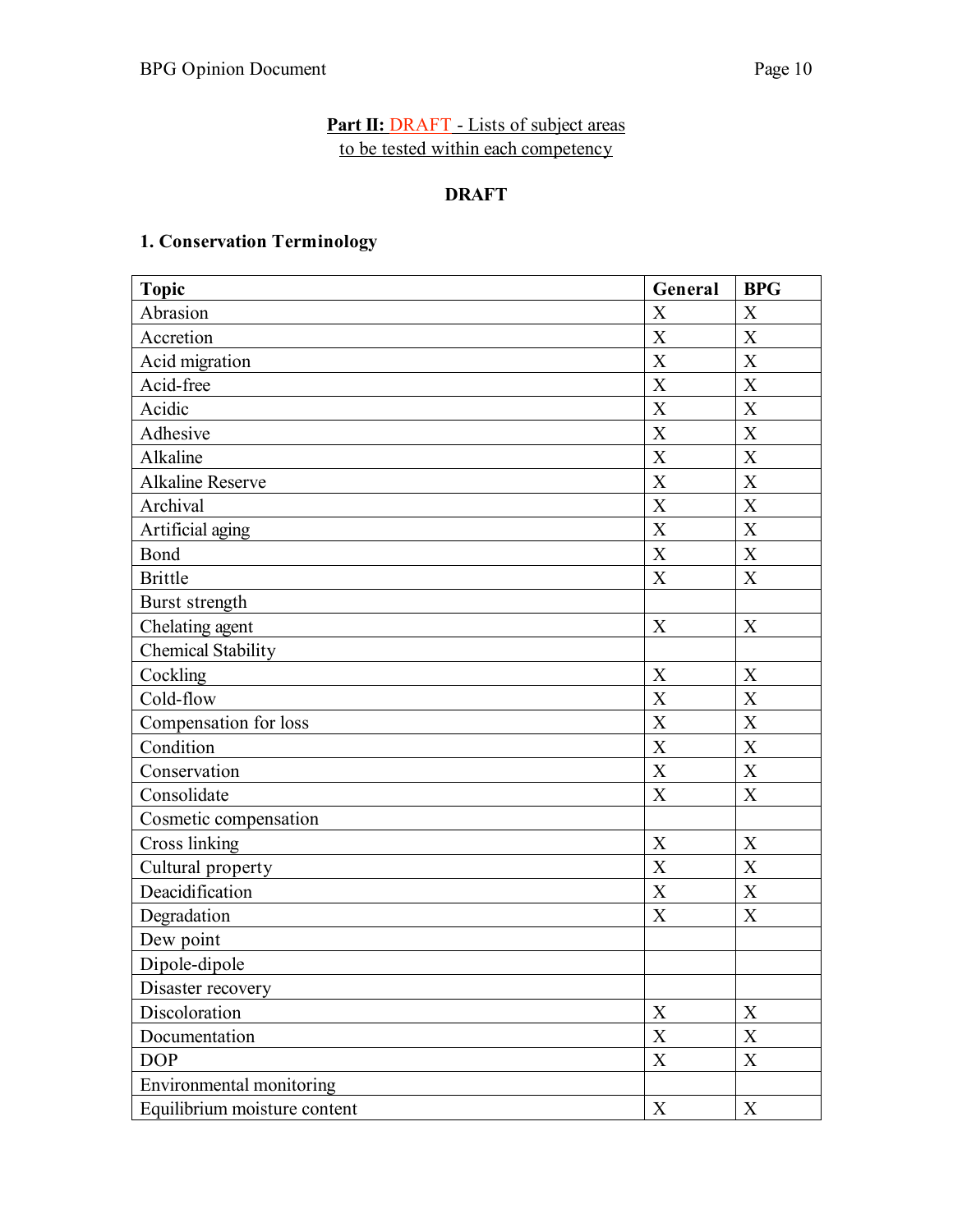| Ethics                     |                           | X                |
|----------------------------|---------------------------|------------------|
| Examination                |                           |                  |
| Fastness                   | X                         | X                |
| Fixative                   | $\boldsymbol{\mathrm{X}}$ | X                |
| Fluorescence               | $\boldsymbol{\mathrm{X}}$ | X                |
| Footcandle                 | $\overline{X}$            | X                |
| Foxing                     | X                         | X                |
| Friable                    | X                         | X                |
| Fugitive                   | X                         | X                |
| Housing                    | $\overline{X}$            | X                |
| Hydrogen bonding           |                           |                  |
| Hydrolysis                 | $\boldsymbol{\mathrm{X}}$ | X                |
| Ink Corrosion              | $\boldsymbol{X}$          | X                |
| Integrated Pest Management |                           |                  |
| Lignin-free                | X                         | X                |
| Lining                     | X                         | X                |
| Lumen                      | $\boldsymbol{\mathrm{X}}$ | X                |
| Manuscript inks            | $\overline{X}$            | X                |
| Mat                        | X                         | X                |
| Matte                      | X                         | X                |
| Mechanical stability       |                           |                  |
| Media                      | X                         | X                |
| Mold                       | X                         | X                |
| Hyphae<br>$\bullet$        |                           |                  |
| Mycelia<br>$\bullet$       |                           |                  |
| spore                      |                           |                  |
| Museum environment         |                           |                  |
| Neutral                    | X                         | X                |
| Offsetting                 | X                         | X                |
| Oxidation                  | X                         | X                |
| Paper                      | $\mathbf X$               | $\boldsymbol{X}$ |
| Paper size                 | $\mathbf X$               | $\mathbf X$      |
| Parchment                  | $\mathbf X$               | $\mathbf X$      |
| PAT                        | $\mathbf X$               | $\mathbf X$      |
| pH                         | $\mathbf X$               | $\mathbf X$      |
| Plasticizer                | $\mathbf X$               | $\mathbf X$      |
| Porous-pointed pen         |                           |                  |
| Poultice                   | $\mathbf X$               | X                |
| Preservation               | $\mathbf X$               | $\mathbf X$      |
| Pressure sensitive tape    | $\mathbf X$               | $\mathbf X$      |
| Preventative care          |                           |                  |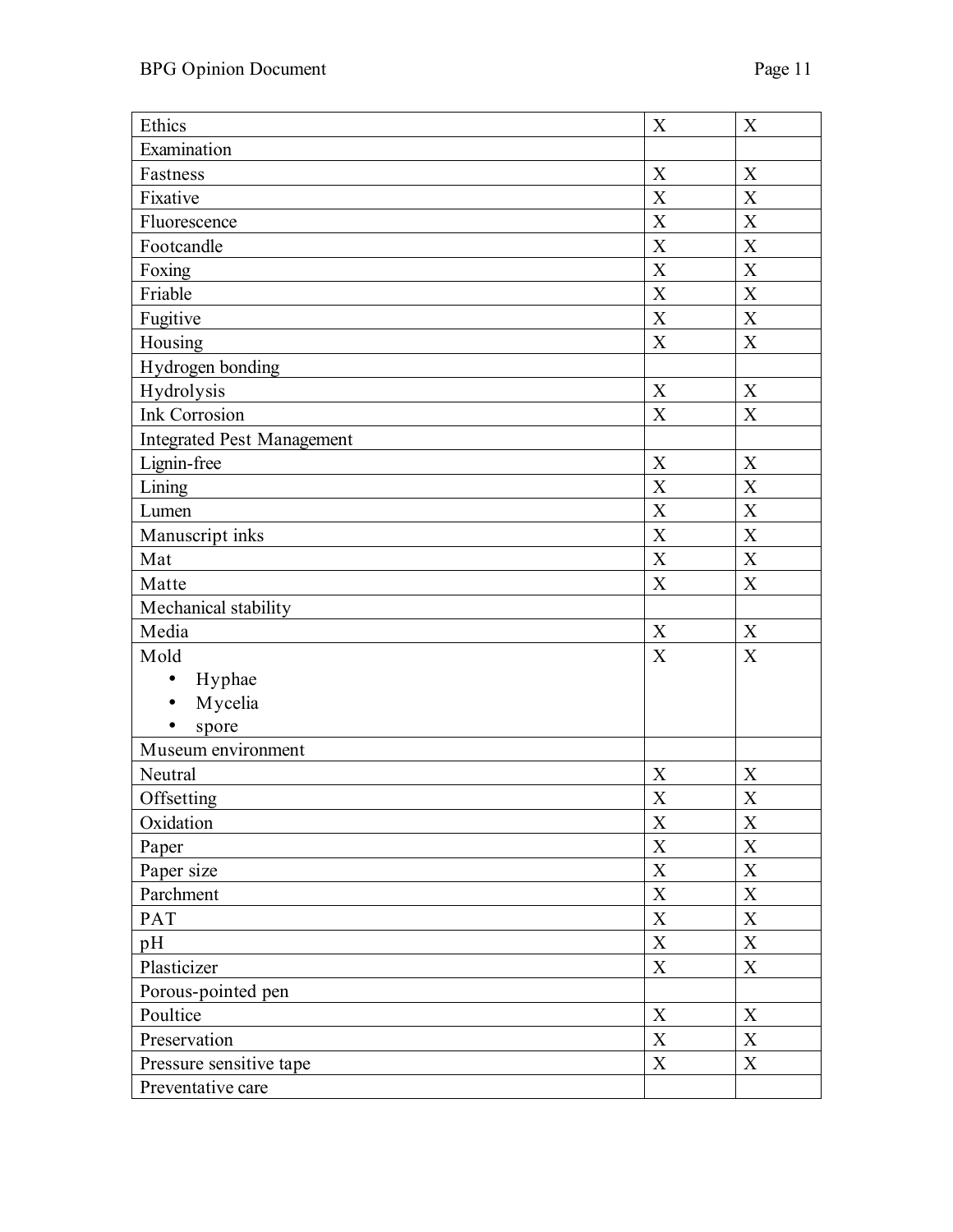| Psychrometric chart<br>X |   | X |
|--------------------------|---|---|
| Raking light<br>X        |   | X |
| Reformat                 |   |   |
| Relative humidity<br>X   |   | X |
| Restoration              | X | X |
| Reversible               | X | X |
| Solvent                  | X | X |
| Stabilization            |   |   |
| Support                  |   | X |
| Primary support          |   |   |
| Secondary support        |   |   |
| Surface tension          |   |   |
| Synthetic                |   | X |
| Temperature              |   |   |
| Treatment                |   |   |
| Van der Waals            |   |   |
| Vellum                   | X | X |
| Viscosity                | X | X |
| <b>VOC</b>               |   | X |
| Volatile                 | X | X |

# **2. Conservation History, Ethics and Philosophy**

| <b>Topic</b>                                                     | General      | <b>Specialty</b><br>Group |
|------------------------------------------------------------------|--------------|---------------------------|
| <b>AIC Code of Ethics</b> (Principles that guide the practice of |              |                           |
| conservation professionals)                                      |              |                           |
| - Strive for highest standard                                    | X            |                           |
| - Have informed respect for cultural property                    | X            |                           |
| - Be advocate for preservation of cultural property              | $\mathbf{X}$ |                           |
| - Practice within limits of abilities, education and facilities  | $\mathbf{X}$ |                           |
| - Quality shall not be compromised                               | $\mathbf{X}$ |                           |
| - Practice without adversely affecting cultural property         | $\mathbf{X}$ |                           |
| - Document your actions                                          | $\mathbf{X}$ |                           |
| - Recognize responsibility for preventive conservation           | X            |                           |
| - Respect other professionals                                    | $\mathbf{X}$ |                           |
| - Contribute to the evolution and growth of the profession       | $\mathbf{X}$ |                           |
| - Promote awareness and understanding                            | $\mathbf{X}$ |                           |
| - Minimize personal risk and hazards during practice             | $\mathbf{X}$ |                           |
| - Promote understanding and adherence to the Code of Ethics      | $\mathbf X$  |                           |
|                                                                  |              |                           |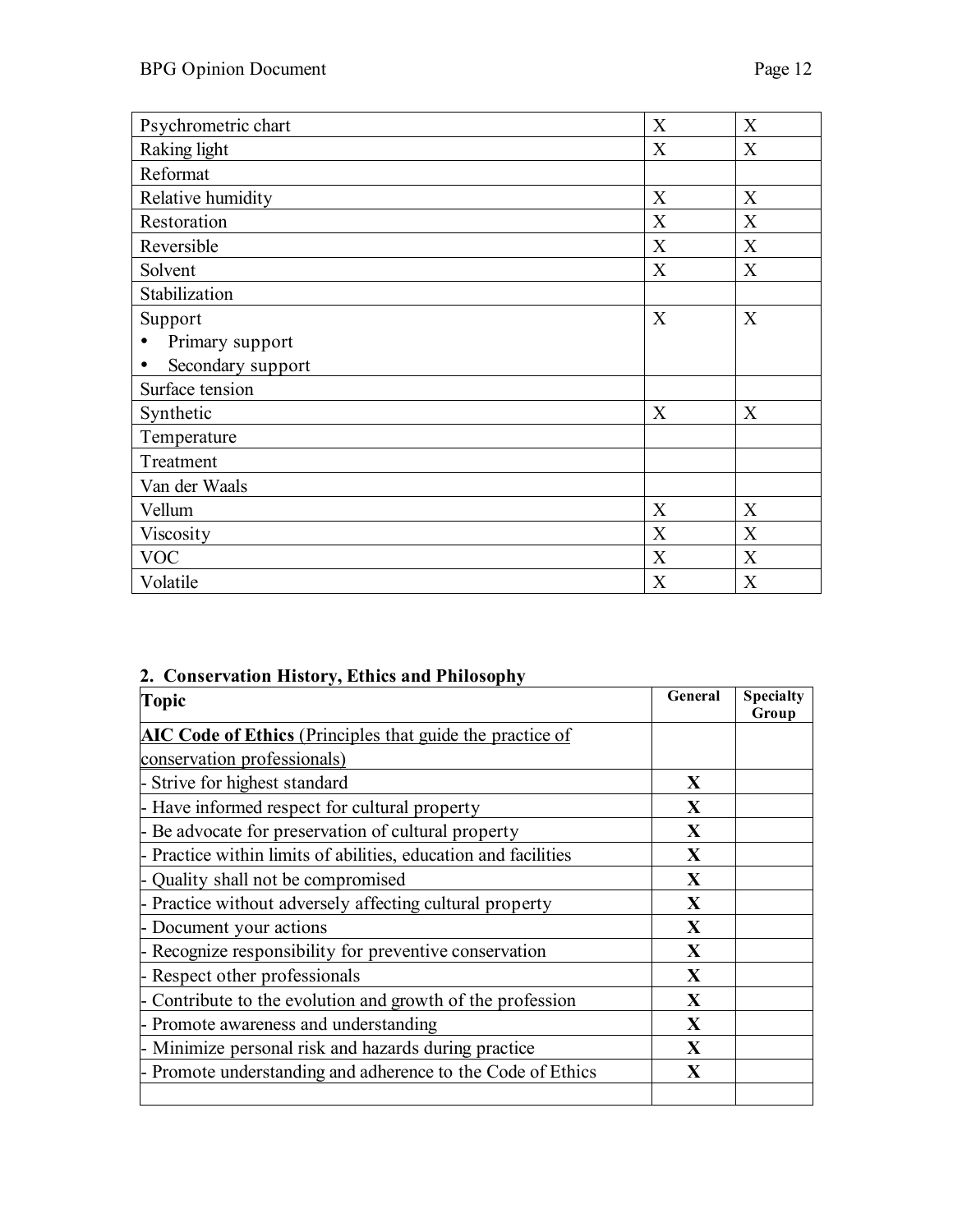| <b>AIC Guidelines for Practice</b> (Additional guiding principles to help                          |             |  |
|----------------------------------------------------------------------------------------------------|-------------|--|
| in the pursuit of ethical practice)                                                                |             |  |
| - Professional Conduct                                                                             |             |  |
| -- Conduct, Practice, Communication                                                                | X           |  |
| -- Disclosure, Consent, Confidentiality                                                            | $\mathbf X$ |  |
| -- Laws & Regulations, Adverse Commentary, Misconduct                                              | X           |  |
| -- Supervision, Education, Consultation                                                            | X           |  |
| - Recommendations & References, Conflict of Interest, Related                                      | X           |  |
| <b>Professional Activities</b>                                                                     |             |  |
| - Examination and Scientific Investigation                                                         |             |  |
| -- Justification, Scientific Investigation (standards)                                             | X           |  |
| -- Sampling & Testing, Interpretation                                                              | X           |  |
| - Preventive Conservation                                                                          |             |  |
| -- Importance of preventive conservation                                                           | X           |  |
| - Treatment                                                                                        |             |  |
| -- Suitability                                                                                     | X           |  |
| -- Materials and methods                                                                           | X           |  |
| -- Compensation for Loss (incl. reversibility)                                                     | X           |  |
| - Documentation                                                                                    |             |  |
| -- Documentation                                                                                   | X           |  |
| --- Examination, Treatment Plan, Treatment                                                         | X           |  |
| --Preservation of Documentation                                                                    | X           |  |
| <b>Emergency Situations</b>                                                                        |             |  |
| -- Strict adherence to code should be strived for but might not be                                 | $\mathbf X$ |  |
| possible.                                                                                          |             |  |
|                                                                                                    |             |  |
| <b>AIC Commentaries to Guidelines</b> (Intended to amplify the                                     |             |  |
| guidelines)                                                                                        |             |  |
| Defined in rationale, minimum practice, recommended practice,                                      |             |  |
| and special practice (if applicable)                                                               |             |  |
|                                                                                                    |             |  |
| Philosophy                                                                                         |             |  |
| Reversibility Limits of reversibility                                                              | X           |  |
|                                                                                                    |             |  |
| <b>History of Conservation</b>                                                                     |             |  |
|                                                                                                    |             |  |
| Conservation organizations<br>Professional literature (Body of work) Increased body of literature: |             |  |
| books, periodicals, journals, internet, DistList,                                                  |             |  |
| BPG Catalog, Paper Conservation Catalog, etc.)                                                     |             |  |
| http://aic.stanford.edu/about/coredocs/<br>$\circ$                                                 |             |  |
| <b>Code of Ethics and Guidelines for Practice</b><br>O                                             |             |  |
|                                                                                                    |             |  |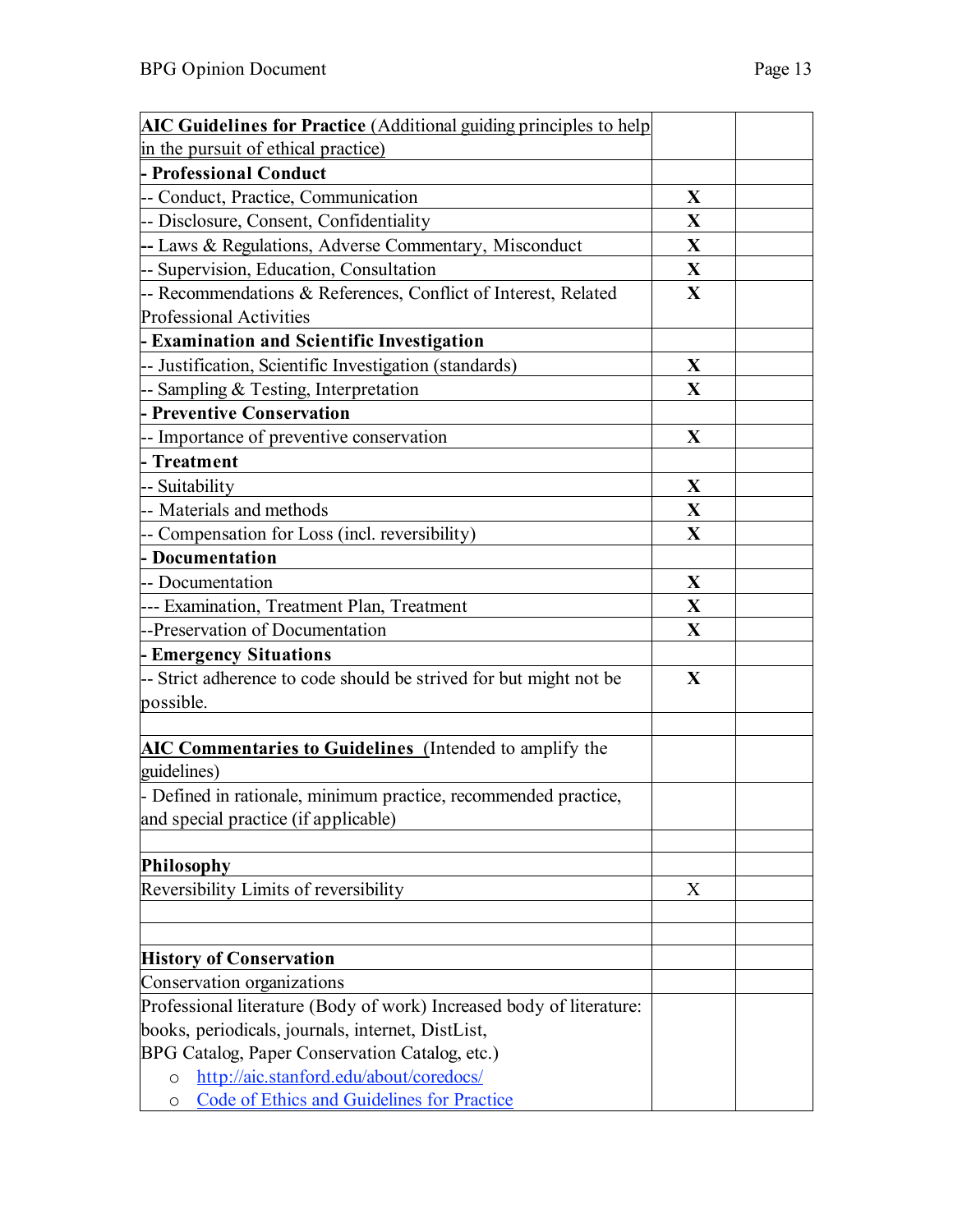|         | $\circ$ | Commentaries to the Code of Ethics                                   |  |
|---------|---------|----------------------------------------------------------------------|--|
|         | $\circ$ | Defining the Conservator: Essential Competencies                     |  |
|         | $\circ$ | <b>Requisite Competencies for Conservation</b>                       |  |
|         | $\circ$ | <b>Technicians and Collection Care Specialists</b>                   |  |
|         |         | Position Paper on Conservation and Preservation in Collecting        |  |
|         |         | <b>Institutions</b>                                                  |  |
| Trends  |         |                                                                      |  |
| $\circ$ |         | Consideration of artist's intent, both in terms of final             |  |
|         |         | disposition, surface finish (original optical intent), housing, etc. |  |
| $\circ$ |         | Validity of the artist's intent, to the extent it can be discerned,  |  |
|         |         | taking precedent over the conservators desire for longevity of       |  |
|         |         | the work. (for ex., dilemma of the difference between                |  |
|         |         | interpretation of old master techniques and materials and those      |  |
|         |         | of contemporary artists; we are less willing to make decisions       |  |
|         |         | about "acceptable deterioration" in modern works than we are in      |  |
|         |         | interpreting Old Master varnishes. See A. Albano: Art in             |  |
|         |         | Transition, AIC Preprints, 1988). Trends are also towards:           |  |
|         | $\circ$ | greater investigation into artist's techniques and materials         |  |
|         | $\circ$ | acceptance of signs of age; greater willingness to accept such       |  |
|         |         | changes and/or perceived alterations                                 |  |
|         | $\circ$ | greater understanding of the nature of deterioration and the         |  |
|         |         | artist's recognition of his works' vulnerability                     |  |
|         | $\circ$ | acknowledging technical and material experimentation by              |  |
|         |         | $20th$ century artists                                               |  |
|         | $\circ$ | greater understanding of the consequences of our own                 |  |
|         |         | conservation practices                                               |  |
|         | $\circ$ | examining works in terms of cultural context; understanding          |  |
|         |         | that usage/ function is an integral part of an object's              |  |
|         |         | authenticity                                                         |  |
|         |         | o insuring that information on and surrounding an artifact is        |  |
|         |         | retained and investigated                                            |  |
|         | $\circ$ | taking a more interdisciplinary approach to the investigation        |  |
|         |         | of an artifact and its potential preservation                        |  |
|         |         |                                                                      |  |
|         |         | Development of Conservation Science                                  |  |
|         |         | Delineation between restoration and conservation                     |  |
|         |         |                                                                      |  |
|         |         | Trend towards less treatment/minimal intervention and better         |  |
|         |         | housing, etc.; fabrication of facsimiles                             |  |
|         |         |                                                                      |  |

Professional literature (Body of work) HYPERLINK "http://aic.stanford.edu/about/coredocs/"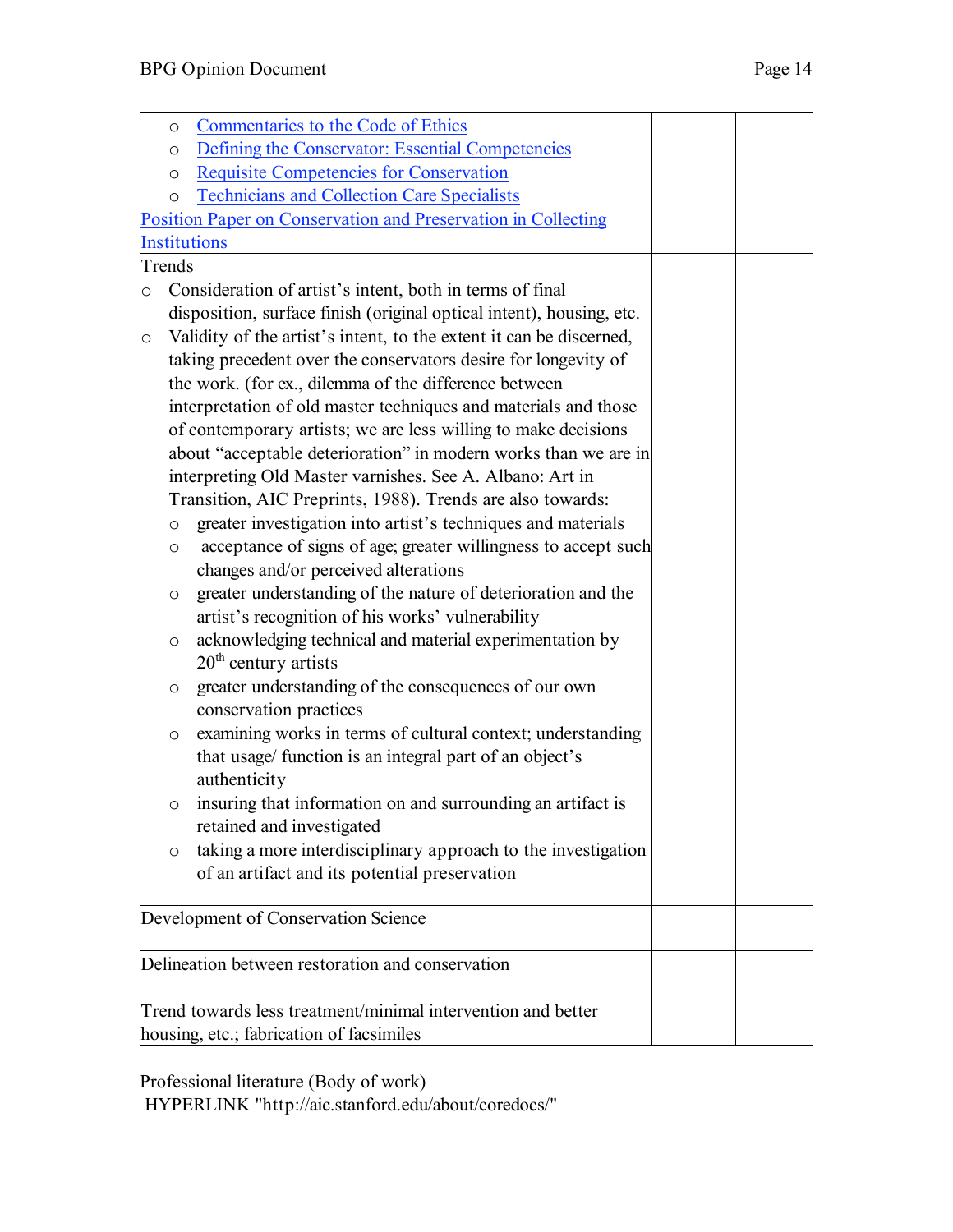#### http://aic.stanford.edu/about/coredocs/

 HYPERLINK "http://aic.stanford.edu/about/coredocs/coe/index.html" Code of Ethics and Guidelines for Practice

 HYPERLINK "http://aic.stanford.edu/about/coredocs/coe/comment.html" Commentaries to the Code of Ethics

HYPERLINK "http://aic.stanford.edu/about/coredocs/definingcon.pdf" \t "\_blank" Defining the Conservator: Essential Competencies

HYPERLINK "http://aic.stanford.edu/about/coredocs/competencies.pdf" \t "\_blank" Requisite Competencies for Conservation Technicians and Collection Care Specialists HYPERLINK "http://aic.stanford.edu/about/coredocs/positionpaper.html" Position Paper on Conservation and Preservation in Collecting Institutions

#### **3. Values and significance of cultural heritage**

| <b>Topic</b>                                                                                | General | <b>Specialty</b><br>Group |
|---------------------------------------------------------------------------------------------|---------|---------------------------|
| Object's original use as context                                                            |         |                           |
| Alteration of original structure or format for preservation purpose                         |         |                           |
| Ethical considerations of restoration                                                       |         |                           |
| Limits of compensation for loss                                                             |         |                           |
| Conservator's obligation to artist intent                                                   |         |                           |
| Conservator's responsibility to owner's wishes                                              |         |                           |
| Conservator's responsibility to stakeholders who are not the                                |         |                           |
| owner                                                                                       |         |                           |
| Values and significance of cultural heritage                                                |         |                           |
| Aesthetic value                                                                             |         |                           |
| Use as art                                                                                  |         |                           |
| Cultural                                                                                    |         |                           |
| Economic                                                                                    |         |                           |
| Evidence of trade patterns (cochineal shows trade with the<br>lo<br>New World)              |         |                           |
| ŀ<br>Difference in standards of luxury (leather covered books were<br>common, now a luxury) |         |                           |
| Historical                                                                                  |         |                           |
| Association or previous ownership by a famous person                                        |         |                           |
| Political                                                                                   |         |                           |
| Documents of freedom are highly valued as a symbol<br>∙                                     |         |                           |
| Religious                                                                                   |         |                           |
| Scientific                                                                                  |         |                           |
| Social                                                                                      |         |                           |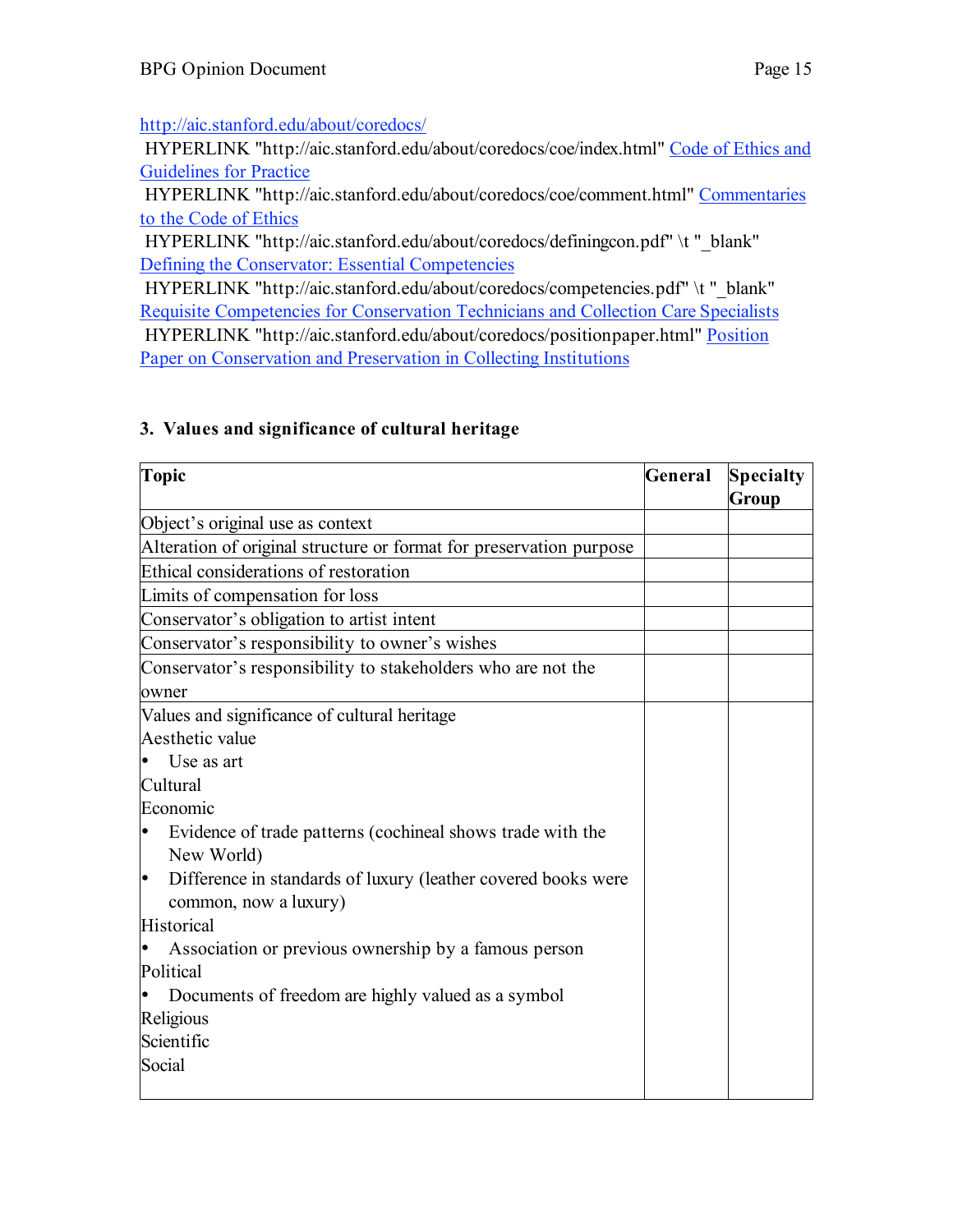| Use                                                                         |  |
|-----------------------------------------------------------------------------|--|
| Evidence of original use and previous uses<br>lo                            |  |
| Current use<br>lo                                                           |  |
|                                                                             |  |
| Anticipated use<br>$\bullet$                                                |  |
| Role of research and conservation in preservation of cultural               |  |
| heritage values and significance.                                           |  |
| Role of values in devising preservation and conservation plans,             |  |
| strategies and treatments.                                                  |  |
| Conservation implications                                                   |  |
| Treatment materials: Prohibitions of certain materials for use<br>$\bullet$ |  |
| during treatment (example: only Kosher products may be used                 |  |
| in the treatment of Torah and other Jewish manuscripts, no                  |  |
| animal products in treatment of Buddhist materials)                         |  |
| Exhibit of materials may be disrespectful to culture or may be<br>þ         |  |
| possible only under certain conditions ("Peace pipes" may be                |  |
| displayed with bowl disconnected from staff).                               |  |
| Selection of conservator: Some materials may, for religious<br>۱۰           |  |
|                                                                             |  |
| reasons, only be handled by men, etc.                                       |  |
|                                                                             |  |

# **4. History of Technology of Cultural Heritage**

| <b>Topic</b>                                                             | General | <b>BPG</b> |
|--------------------------------------------------------------------------|---------|------------|
| Paper fiber/furnish -- familiarity with paper furnish historic and       |         |            |
| modern; impact furnish on treatment decisions; characteristics of        |         |            |
| handmade and machine made papers.                                        |         |            |
| Print Process identification                                             |         |            |
| Printed artifact structure -- surface preparations -- before and after   |         |            |
| making a print or printing a page; plate marks and impressions; chin     |         |            |
| colle.                                                                   |         |            |
| Media identification -- including component parts (binders, carriers,    |         |            |
| pigment, dye); interaction of media and substrate; compensation for      |         |            |
| loss.                                                                    |         |            |
| Leather -- fiber structure, tannage (historic and modern, including      |         |            |
| taw), leather testing and analytical characterization, leather graining, |         |            |
| animal identification, leather dyeing and coloring, leather finishes,    |         |            |
| dressing, oiling, obsolete leather treatments.                           |         |            |
| Parchment -- vellum, membrane, uterine, manufacture, surface             |         |            |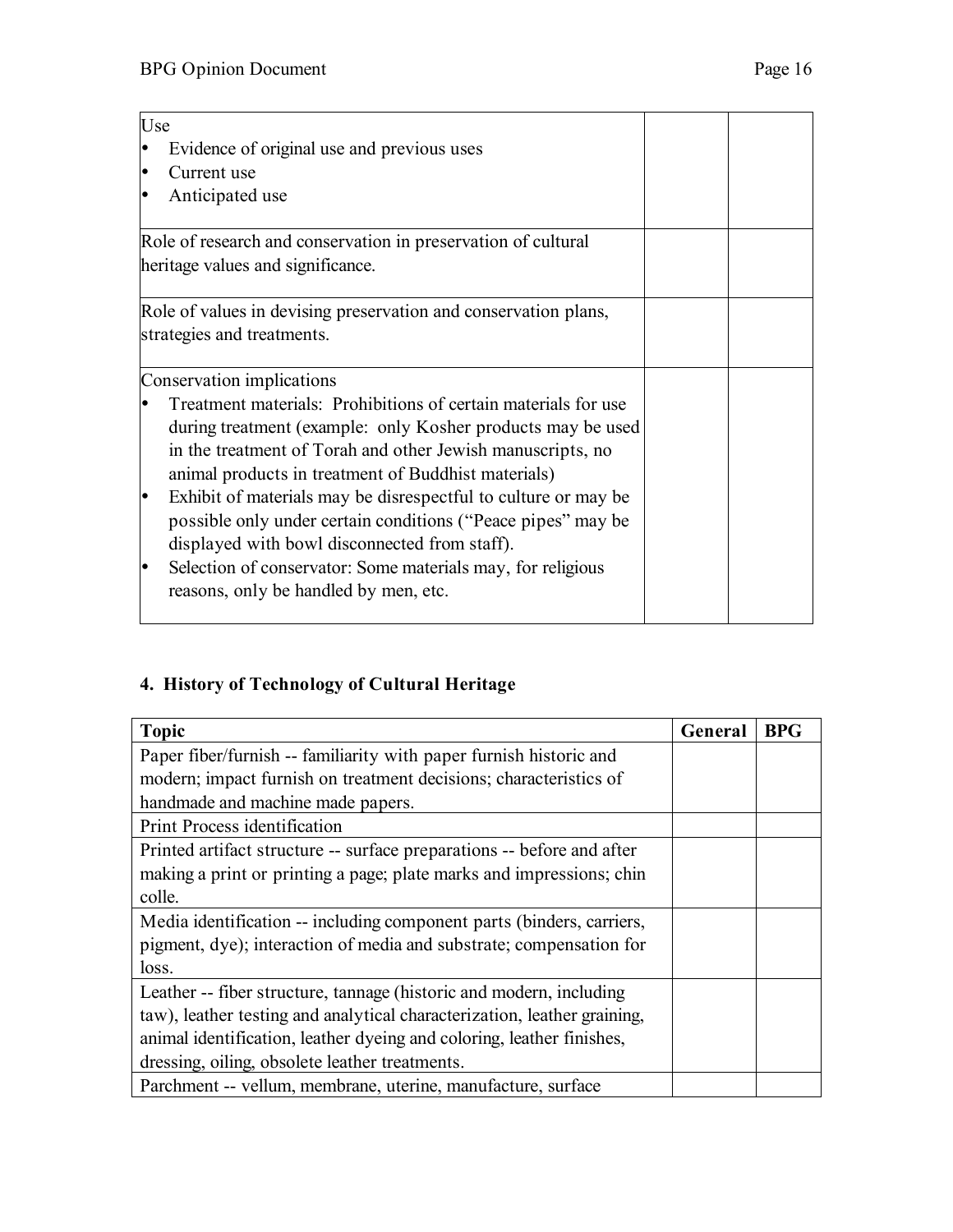| preparations; history of repair techniques.                            |  |
|------------------------------------------------------------------------|--|
| Mounts -- historic and modern mounts, mats, and frames;                |  |
| document/manuscript mounts; albums and portfolios; history of          |  |
|                                                                        |  |
| repair lining and encapsulation (includes silking, lamination, etc.)   |  |
| techniques.                                                            |  |
| Binding components                                                     |  |
| Textblock                                                              |  |
| Endsheets                                                              |  |
| Leaf connection<br>٠                                                   |  |
| Endbands<br>$\bullet$                                                  |  |
| Edge treatment                                                         |  |
| Spine shaping and lining                                               |  |
| Board connection                                                       |  |
| Covering materials<br>٠                                                |  |
| Decoration (inlays, onlays, stamping, tooling, clasps, fasteners,<br>٠ |  |
| furniture)                                                             |  |
| General nature of metals                                               |  |
| General nature of organic animal products                              |  |
| General nature of organic vegetable products                           |  |
| History of binding styles: Case binding                                |  |
| Context                                                                |  |
| Materials                                                              |  |
| Components                                                             |  |
| Techniques                                                             |  |
| History of binding styles: Laced case structures                       |  |
| Context                                                                |  |
| Materials                                                              |  |
|                                                                        |  |
| Components                                                             |  |
| Techniques                                                             |  |
| History of binding styles: Laced on boards                             |  |
| Context                                                                |  |
| Materials                                                              |  |
| Components                                                             |  |
| Techniques                                                             |  |
| History of binding styles: Other bindings (spiral, mechanical, etc.)   |  |
| Context<br>٠                                                           |  |
| Materials                                                              |  |
| Components                                                             |  |
| Techniques                                                             |  |
| History of binding styles: Sewn on boards                              |  |
| Context                                                                |  |
| Materials                                                              |  |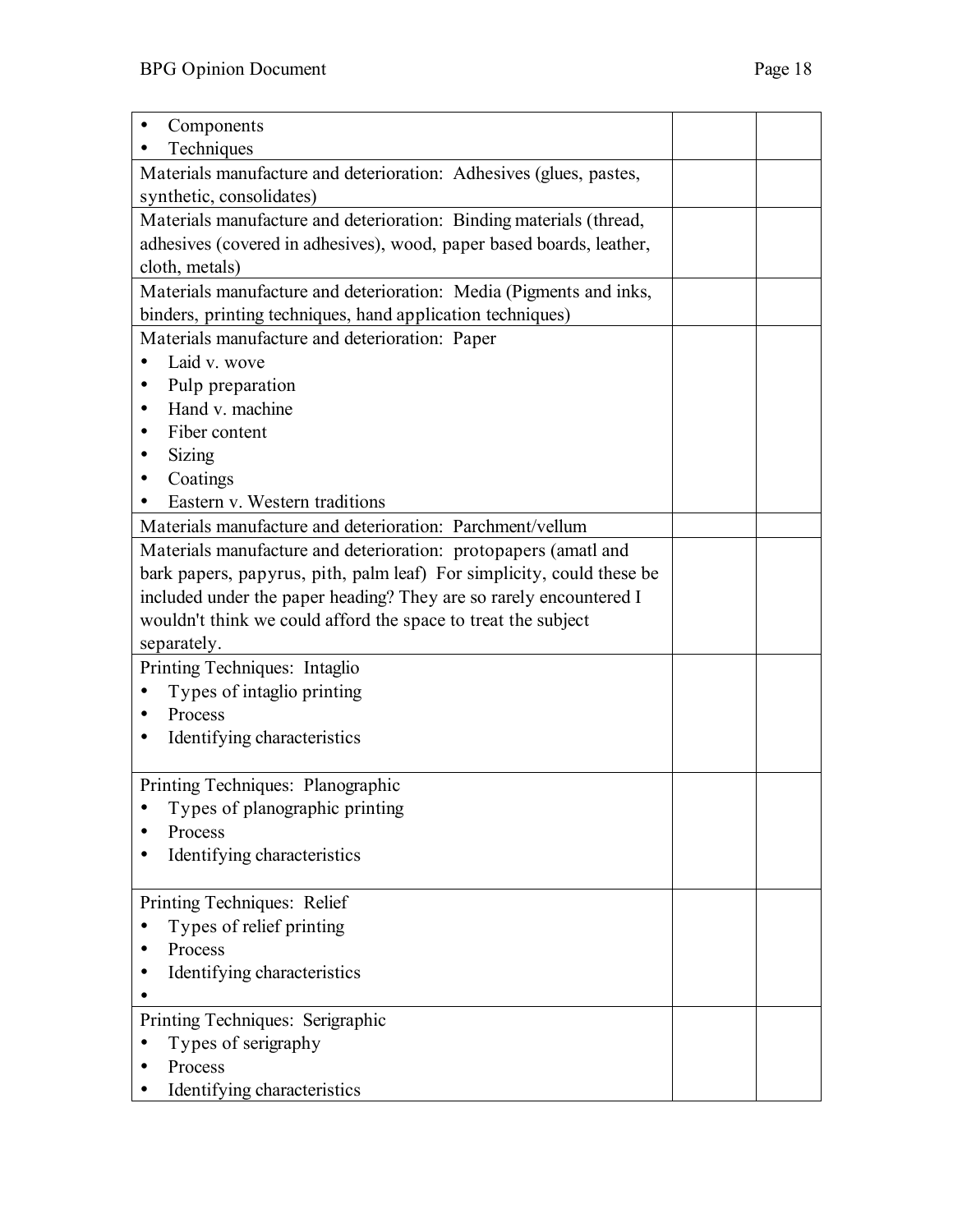Time-dependent media or conceptual art

#### **5. Access and Use of Cultural Heritage**

| <b>Topic</b>                                                            | General          | <b>BPG</b>     |
|-------------------------------------------------------------------------|------------------|----------------|
| Access                                                                  | $\mathbf{X}$     | $\mathbf{X}$   |
| Anticipated increase in future usage                                    | X                | X              |
| Context of Use: By readers, researchers (handling, context of use)      | X                | $\mathbf{X}$   |
| Mitigating damage during use (i.e. book cradles or mats)                |                  |                |
| Transport with in the building                                          |                  |                |
| Safety of object during photocopying or creation of surrogates          |                  |                |
| Context of Use: Exhibits                                                | $\mathbf{X}$     | X              |
| Mounts                                                                  |                  |                |
| Environment                                                             |                  |                |
| Light                                                                   |                  |                |
| Duration                                                                |                  |                |
| Cases                                                                   |                  |                |
| <b>Transit containers</b>                                               |                  |                |
| Creation of surrogates/duplicates, facsimiles, models, reformatting,    | $\boldsymbol{X}$ | X              |
| De-accession policy                                                     | X                | X              |
| Defining "rare"                                                         | X                | X              |
| Digitization for web                                                    | $\boldsymbol{X}$ | X              |
| Environment for storage (temperature, relative humidity, gaseous and    | X                | X              |
| particulate pollutants, light, common pests, storage furniture, storage |                  |                |
| housing, evaluation of environment)                                     |                  |                |
| Establishing guidelines and procedures for publicity needs and access   | $\overline{X}$   | $\overline{X}$ |
| for those with disabilities.                                            |                  |                |
|                                                                         |                  |                |
| Ownership marks                                                         | X                | X              |
| Security (ownership marks)                                              | X                | X              |
| Value judgment (associative, monetary, research, exhibition, teaching)  | $\boldsymbol{X}$ | X              |
|                                                                         |                  |                |

Conservation of access documents (card catalogs, digital catalogues) and peripheral and related context documents (acquisition information)

## **6. Health and Safety Policies and Regulations**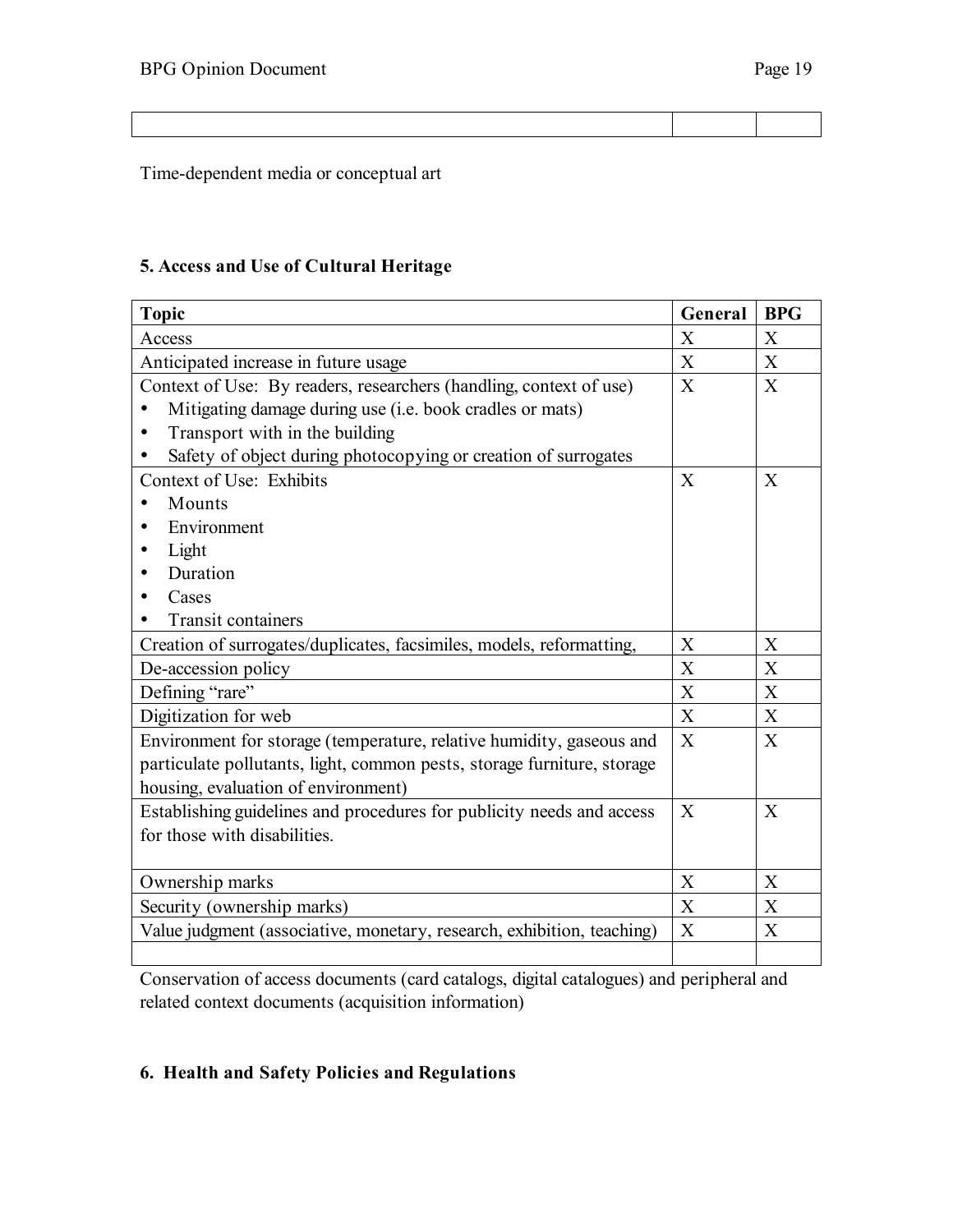| <b>Topic</b>                                                                                                                                                               | General | <b>Special</b> |
|----------------------------------------------------------------------------------------------------------------------------------------------------------------------------|---------|----------------|
|                                                                                                                                                                            |         | Group          |
| Mold                                                                                                                                                                       | X       | X              |
| Chemical storage Storage of ammonium hydroxide Storage of<br>organic solvents Storage of dry acids and bases Storage of hydrogen<br>peroxide Storage of sodium borohydride | X       | X              |
| Selection of protective equipment Use of organic<br>solvents Treatment of mold                                                                                             | X       | X              |
| Chemical and hazardous waste disposal Disposal of organic<br>solvents Disposal of HEPA filters                                                                             | X       | X              |
| Types of Protective<br>equipment/devices gloves goggles respirator Fume hood                                                                                               | X       | X              |
| Risks – natural causes, e.g. bird and rodent droppings, radioactive<br>materials, etc                                                                                      | X       | X              |
| Risks to humans, the environment, and cultural heritage                                                                                                                    | Χ       | X              |

# **7. Scientific Principles and Methods**

| <b>Topic</b>                                                     | General | <b>BPG</b> |
|------------------------------------------------------------------|---------|------------|
| Scientific principles                                            |         |            |
|                                                                  |         |            |
| Hypothesis                                                       | X       |            |
| Control                                                          | X       |            |
| Representative sampling – random, systematic, selective          | X       |            |
| <b>Sampling Techniques</b>                                       | X       |            |
| Precision – reproducibility<br>٠                                 | X       |            |
| Accuracy – reflection of true value                              | X       |            |
| Quantitative vs. Qualitative Data                                | X       |            |
| <b>Statistical Analysis</b>                                      | X       |            |
| Statistical Significance -                                       |         |            |
| Mean - average value of data set                                 |         |            |
| Median – middle value of data set                                |         |            |
| <b>Standard Deviation</b>                                        |         |            |
| Sources of Error – bias, "noise, " instrumental, methodological, |         |            |
| sample contamination                                             | X       |            |
| Tappi, ASTM standards                                            |         | X          |
| Organic vs. Inorganic Materials                                  | X       | X          |
| Reading the Periodic Table                                       | X       |            |
|                                                                  |         |            |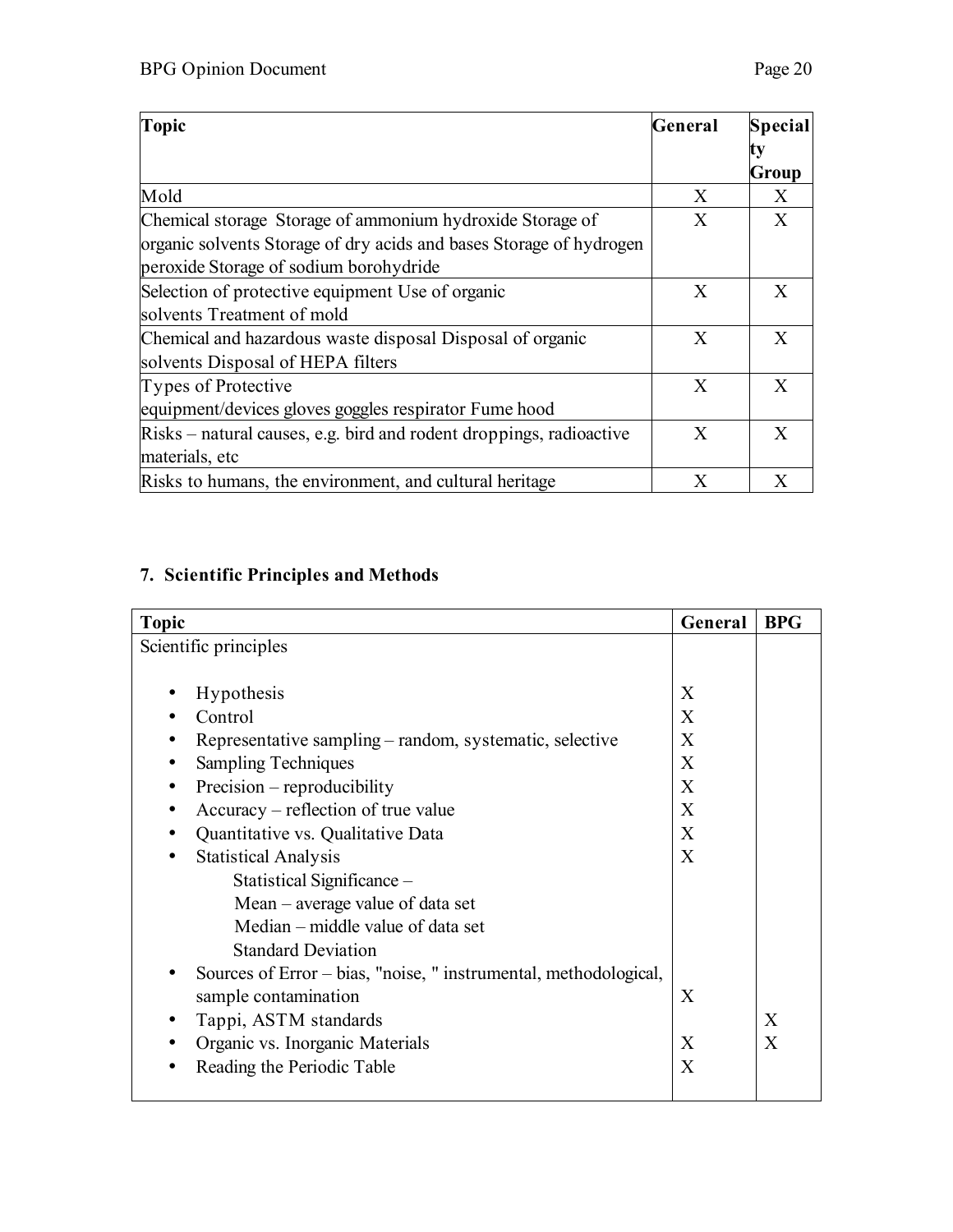| Ethical considerations                                                |                           |   |
|-----------------------------------------------------------------------|---------------------------|---|
|                                                                       |                           |   |
| Risks to object                                                       | X                         |   |
| Risks to future treatment/analysis                                    | X                         |   |
| Approval for analysis                                                 | $\boldsymbol{\mathrm{X}}$ |   |
| Documentation and record keeping                                      | X                         |   |
| Publication and presentation of data                                  | $\mathbf X$               |   |
| Analytical Techniques - Bench-top                                     |                           |   |
| Principles of Measurement                                             | X                         |   |
| gravimetric - calculating units of weight                             |                           |   |
| volumetric - calculating solution percentages, selecting              |                           |   |
| appropriate glassware for accurate measurement                        |                           |   |
| $pH$ – general concepts                                               | X                         |   |
| pH strips                                                             | X                         |   |
| pH meters                                                             | X                         |   |
| cold extraction?                                                      |                           | X |
|                                                                       |                           |   |
| conductivity measurement – general concepts                           | $\boldsymbol{X}$          |   |
| Spot tests                                                            |                           |   |
| ninhydrin test for protein                                            |                           | X |
| potassium iodide for starch                                           |                           | X |
| aluminon test for alum                                                |                           | X |
| Fe(II) test for iron gall ink                                         |                           | X |
| copper test                                                           |                           | X |
| water hardness or calcium hardness test                               |                           | X |
| photographic activity test (for housing materials)<br>$\bullet$       |                           | X |
|                                                                       |                           |   |
| Polarized light Microscopy -basic principle, sampling, references     |                           |   |
| • fiber identification                                                | X                         |   |
| pigment identification                                                | X                         | X |
| Analytical Techniques - Instrumental                                  | $\boldsymbol{X}$          | X |
|                                                                       |                           |   |
| For each instrument listed below, include questions on the molecular  |                           |   |
| phenomenon enabling analysis, the spectral range of instrument,       |                           |   |
| radiation source, use of secondary targets, selectivity of instrument |                           |   |
| (i.e. narrow vs. broad, elemental vs. compound), application (organic |                           |   |
| vs. inorganic materials), object preparation, quantitative vs.        |                           |   |
| qualitative data, sample size, limits of detection, units, safety.    |                           |   |
| Spectroscopic Techniques -                                            | X                         | X |
| <b>XRD</b>                                                            |                           |   |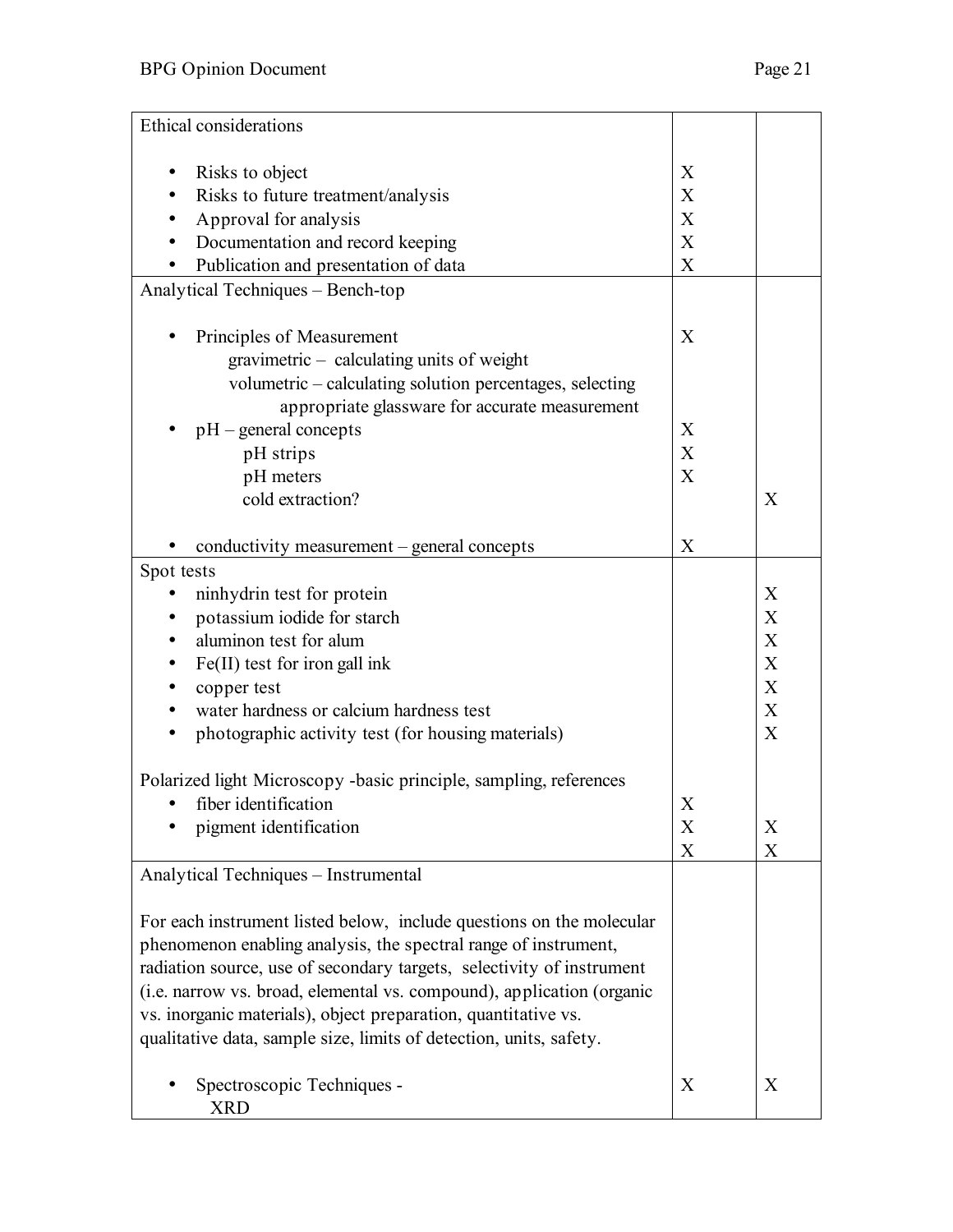| <b>FTIR</b>                                                                |                           |                |
|----------------------------------------------------------------------------|---------------------------|----------------|
| <b>XRF</b>                                                                 |                           |                |
| UV/Vis                                                                     |                           |                |
| <b>SEM/EDX</b>                                                             |                           |                |
| PIXE(?)                                                                    |                           |                |
| Chromatographic Techniques                                                 | X                         | $\overline{X}$ |
| Thin-Layer                                                                 |                           |                |
| <b>HPLC</b>                                                                |                           |                |
| GC/MS                                                                      |                           |                |
| Ion Exchange                                                               |                           |                |
| Infrared radiography                                                       | X                         | X              |
| Ultraviolet light examination                                              | X                         | X              |
| Mechanical Testing                                                         |                           |                |
| Tensile strength                                                           | X                         | X              |
| Shear strength                                                             | $\boldsymbol{\mathrm{X}}$ | $\mathbf{X}$   |
| Peel strength                                                              | $\boldsymbol{\mathrm{X}}$ | $\mathbf{X}$   |
| Compressive strength                                                       | X                         | X              |
| Accelerated Aging - Techniques, Limitations                                |                           |                |
| Weather-o-meter-                                                           | X                         | $\mathbf{X}$   |
| humidity cycling vs humid./ temp./heat cycling; standards?                 |                           |                |
| other?                                                                     |                           |                |
| Tests for housing, storage and display materials                           |                           |                |
| Oddy test                                                                  | X                         | X              |
| Photographic Activity Test                                                 | X                         | X              |
| Critical Reading of Scientific Article - identify sources of error, limits |                           | X              |
| of interpretation, etc.                                                    |                           |                |

# **8. Process of Deterioration and Change**

| <b>Topic</b>                                                        | General | <b>BPG</b> |
|---------------------------------------------------------------------|---------|------------|
| Extent, location and severity of damage (function of object)        | X       |            |
|                                                                     |         |            |
| Source of Deterioration - External                                  |         |            |
| Environment<br>$\blacksquare$                                       |         |            |
| Use<br>п                                                            |         |            |
| • Previous repairs                                                  |         |            |
| Source of Deterioration – Inherent Vice (the natural degradation of |         |            |
| organic and synthetic materials)                                    |         |            |
| п<br>Support                                                        |         |            |
| Media<br>п                                                          |         |            |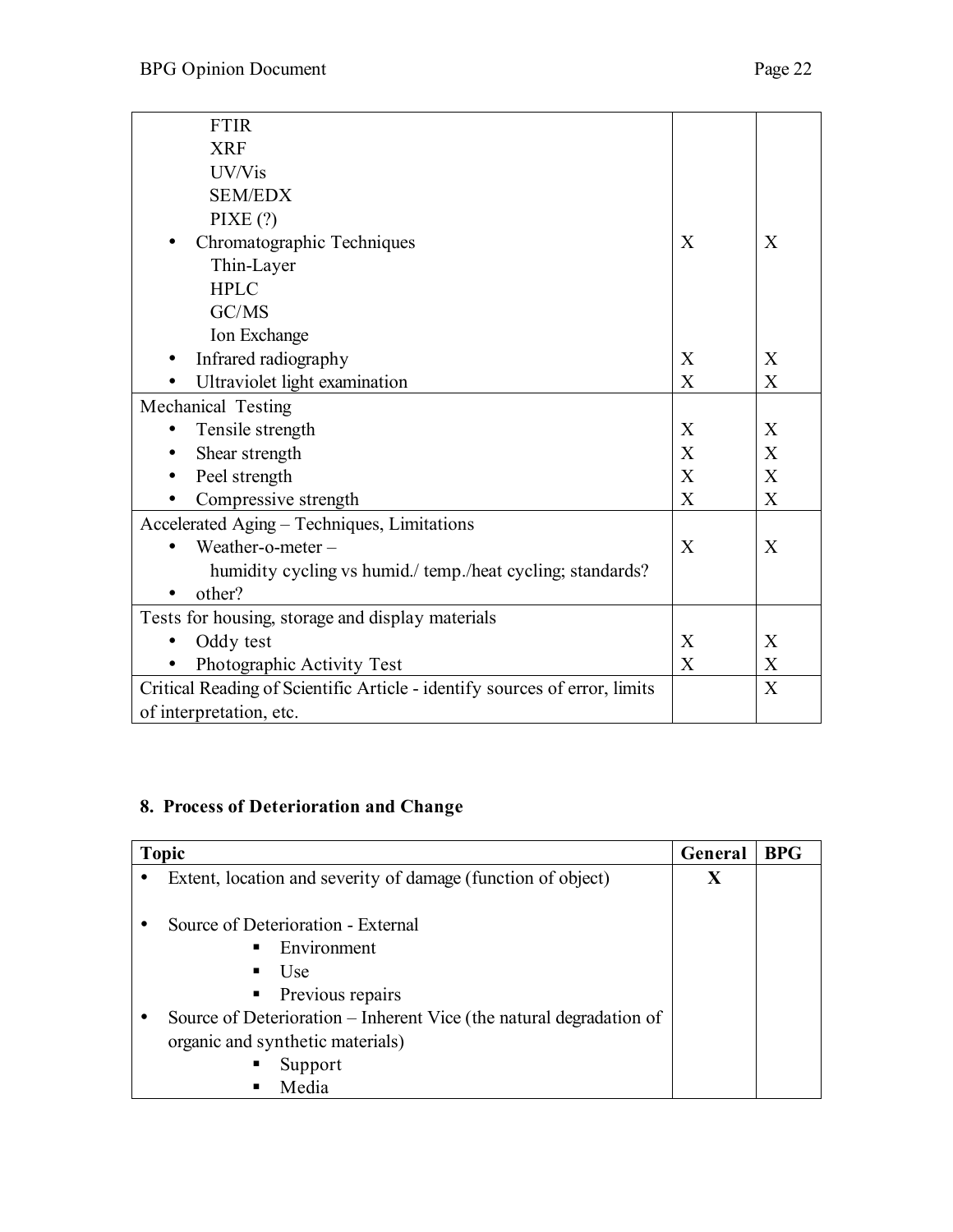| Previous repairs                                              |  |
|---------------------------------------------------------------|--|
| Source of Deterioration - Other                               |  |
|                                                               |  |
| Type of Deterioration – Biological                            |  |
| <b>Bacterial</b><br>$\Omega$                                  |  |
| Fungal<br>$\circ$                                             |  |
| Pests (insects, rodents)<br>$\circ$                           |  |
| Type of Deterioration – Chemical                              |  |
| Oxidative processes<br>$\circ$                                |  |
| Hydrolysis processes<br>$\circ$                               |  |
| Photo-synthetic processes<br>$\circ$                          |  |
| Type of Deterioration – Mechanical                            |  |
| Use related<br>$\Omega$                                       |  |
| Willful destruction<br>$\bigcirc$                             |  |
| Foreign/newly added materials<br>$\circ$                      |  |
| $\circ$                                                       |  |
| <b>Effects of Deterioration</b>                               |  |
| Change in appearance (staining, fading, darkening,<br>$\circ$ |  |
| fluorescing, color change, etc.)                              |  |
| Loss of physical integrity<br>$\circ$                         |  |
| Loss of information<br>$\bigcirc$                             |  |
| Catalytic effects (internal, external)<br>$\circ$             |  |
| Loss of access<br>$\circ$                                     |  |

## **9. Preventive Care**

| <b>Topic</b>                                                      | General | <b>Specialty</b> |
|-------------------------------------------------------------------|---------|------------------|
|                                                                   |         | Group            |
| Emergency preparedness. Planning Prevention Response              |         | $X$ $X$ $X$ $X$  |
| Recovery                                                          |         | X                |
| Environment – Light Monitoring equipment and                      |         | X X X            |
| methods Establishing acceptable conditions                        |         |                  |
| Environment – Pollutants Particulate Monitoring equipment and     |         | $X$ $X$ $X$ $X$  |
| methods Reduction of particulate pollutants Gaseous (Volatile     |         | X X X            |
| Organic Compounds) Monitoring equipment Reduction of gaseous      |         |                  |
| pollutants                                                        |         |                  |
| Environment - Relative Humidity Monitoring equipment and          |         | <b>XXXX</b>      |
| methods Establishing acceptable conditions Mitigation of problems |         |                  |
| Environment – Temperature Monitoring equipment and                |         | <b>XXXX</b>      |
| methods Establishing acceptable conditions Mitigation of problems |         |                  |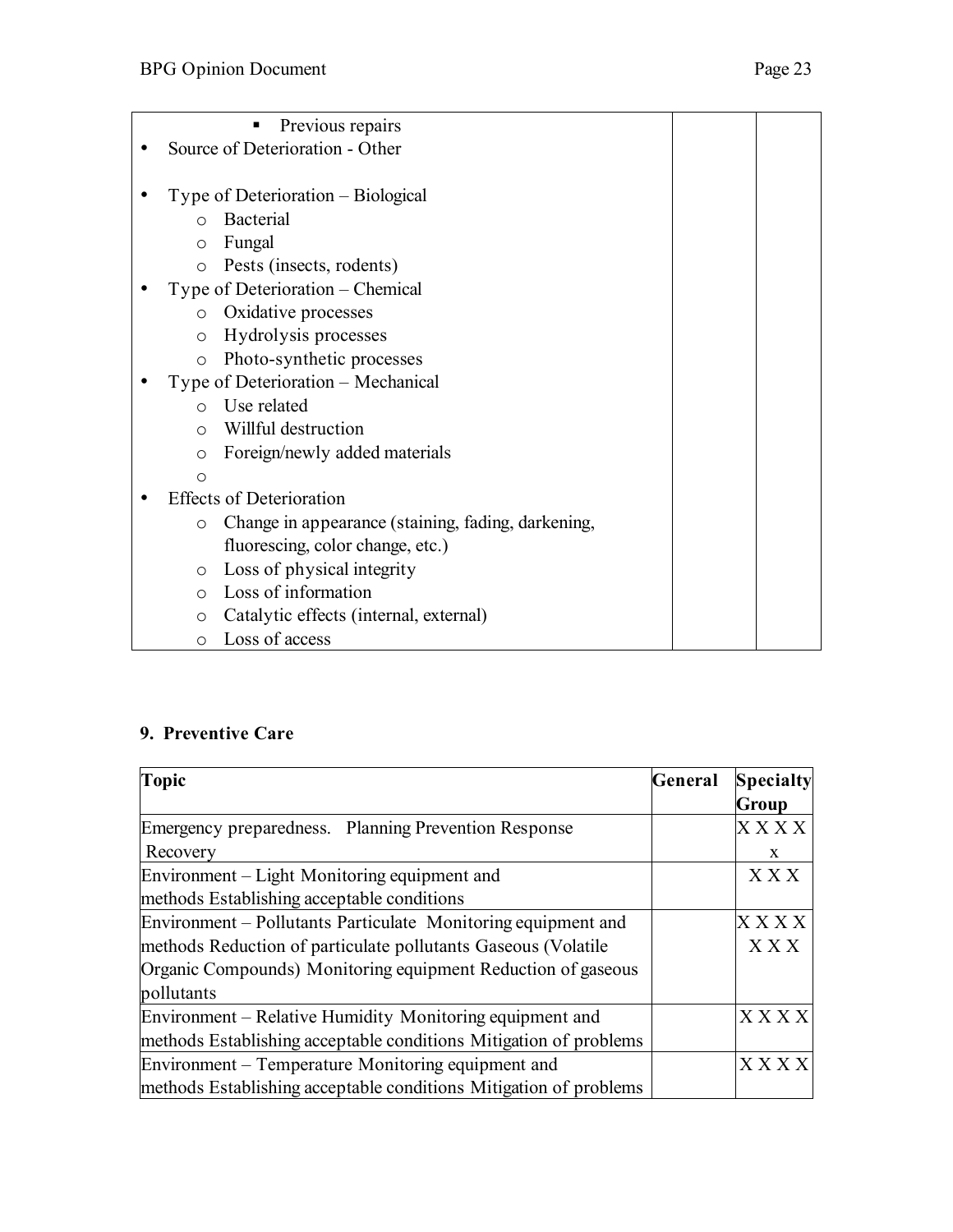| Integrated Pest management Creating an environment unfavorable to      | XX X |
|------------------------------------------------------------------------|------|
| pest development and growth (cool temperature, low humidity,           | X X  |
| reducing food/liquid sources, reducing breeding areas) Extermination   |      |
| of existing pests Reducing the likelihood that new pests will be       |      |
| introduced (seal perimeter of building, inspect incoming               |      |
| materials) Identification of pest type and distribution (setting traps |      |
| to identify pests, their relative numbers, and location)               |      |
| Micro environment (furniture, housing, mount)                          | X    |
| Procedures for handling and maintenance procedures for storage,        | X    |
| exhibition, packing, transport, and use                                |      |
|                                                                        |      |

## **10. Examination Methods**

| <b>Topic</b>                                                                  | General | <b>BPG</b> |
|-------------------------------------------------------------------------------|---------|------------|
| Sampling (covered in scientific analysis?)                                    | X       | X          |
| Purpose                                                                       | X       | X          |
| To determine the original materials of the object and the                     |         |            |
| characteristics of these materials                                            |         |            |
| To determine the history of the object based on the evidence of<br>$\bullet$  |         |            |
| it's physical condition                                                       |         |            |
| <b>Factors to Consider</b>                                                    | X       | X          |
| Safety of object during examination                                           |         |            |
| Information about the materials manufacture and condition of the<br>$\bullet$ |         |            |
| support                                                                       |         |            |
| Information about materials, structure and condition of surface<br>$\bullet$  |         |            |
| media and possibly internal media layers                                      |         |            |
| Accessibility of expertise<br>$\bullet$                                       |         |            |
| Accessibility of equipment<br>٠                                               |         |            |
| Methods of Examination - Direct observation                                   | X       | X          |
| Methods of Examination - Examination using Illumination - visible             | X       | X          |
| range                                                                         |         |            |
| Light sources                                                                 |         |            |
| Natural light/daylight<br>$\circ$                                             |         |            |
| Artificial lights<br>$\circ$                                                  |         |            |
| Tungsten Incandescent                                                         |         |            |
| Tungsten Halogen/Quartz Halogen and fiber optics<br>ш                         |         |            |
| Fluorescent<br>п                                                              |         |            |
| Mixed incandescent/fluorescent                                                |         |            |
| Limited wavelength sources                                                    |         |            |
| Varying the angle of illumination                                             |         |            |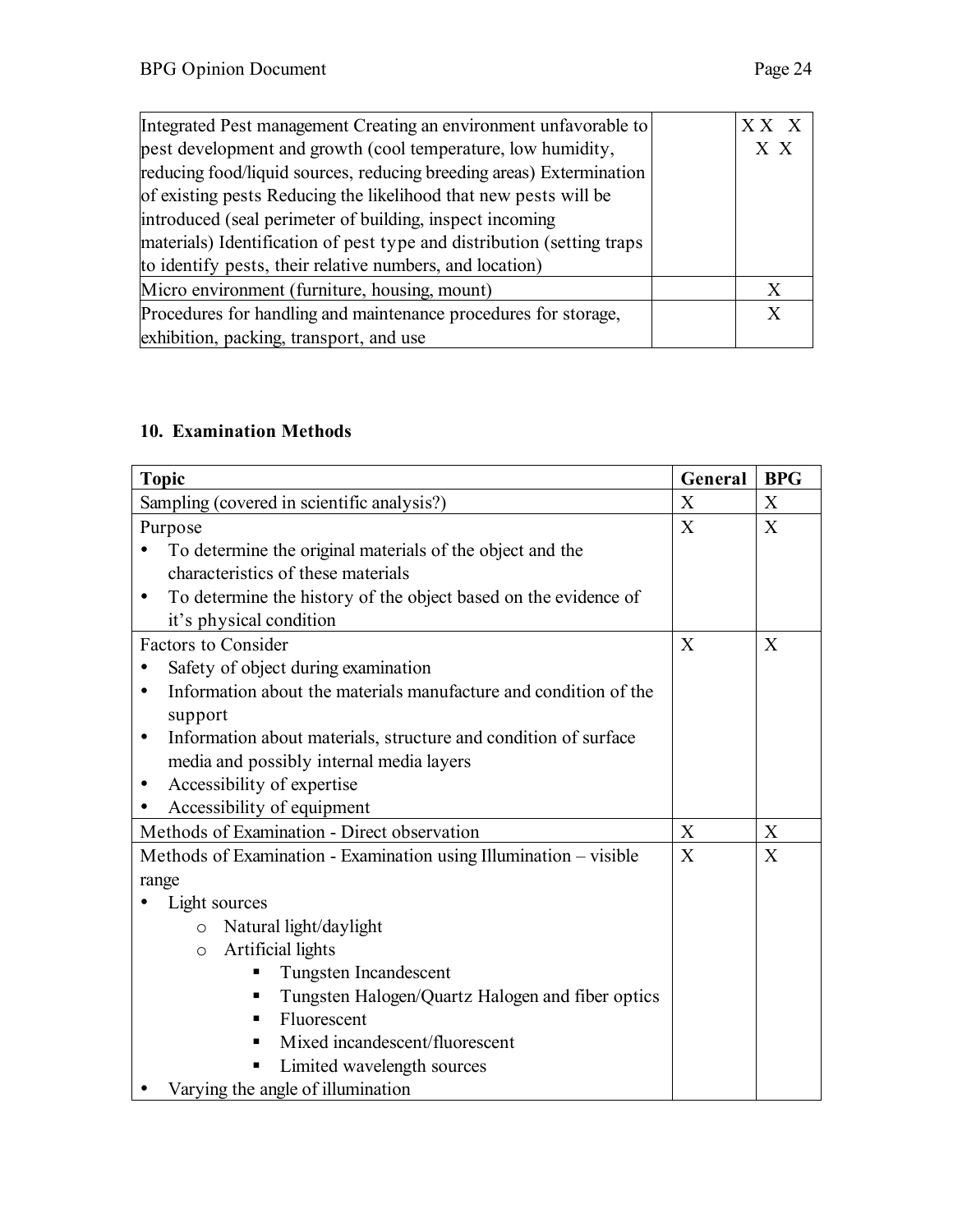| Normal<br>$\bigcap$                                                   |   |   |
|-----------------------------------------------------------------------|---|---|
| Raking<br>$\circ$                                                     |   |   |
| Transmitted<br>$\bigcap$                                              |   |   |
|                                                                       |   |   |
| Magnified observation                                                 |   |   |
| Methods of Examination - Examination using radiation outside the      | X | X |
| visible range                                                         |   |   |
| Ultraviolet                                                           |   |   |
| Infrared                                                              |   |   |
| Beta-rays                                                             |   |   |
| X-rays                                                                |   |   |
| Other                                                                 |   |   |
| Methods of Examination – Other                                        |   |   |
| 1. Systematic procedures required to investigate structure, materials |   |   |
| and physical state of cultural heritage.                              |   |   |
|                                                                       |   |   |
| 2. Identification of causes of change and deterioration               |   |   |
| Inherent or internal/normal changes<br>$\circ$                        |   |   |
| Accelerated deterioration<br>$\bigcap$                                |   |   |
| Slowed deterioration<br>$\bigcirc$                                    |   |   |
| Seeking expert advise                                                 |   |   |
|                                                                       |   |   |

Bibliography

AIC BPG Paper Conservation Catalog

#### **11. Documentation**

| <b>Topic</b>                                                         | General          | <b>BPG</b> |
|----------------------------------------------------------------------|------------------|------------|
| Level of Documentation                                               | X                | X          |
| Single item                                                          |                  |            |
| Small batch                                                          |                  |            |
| Mass treatment                                                       |                  |            |
| 01 Purpose of documentation* ("written record should be made any     | $\boldsymbol{X}$ | X          |
| time that cultural property is examined, analyzed, sampled, treated, |                  |            |
| altered, and or damage and when cultural property is temporarily     |                  |            |
| under the care or study of the conservation professionalAll written  |                  |            |
| and graphic components should be clearly labeled to identify them as |                  |            |
| part of the record"                                                  |                  |            |
| 02 Author of conservation documentation*                             | X                |            |
| 03 Date of conservation documentation*                               | X                |            |
| 04 Item Identification*                                              | X                | X          |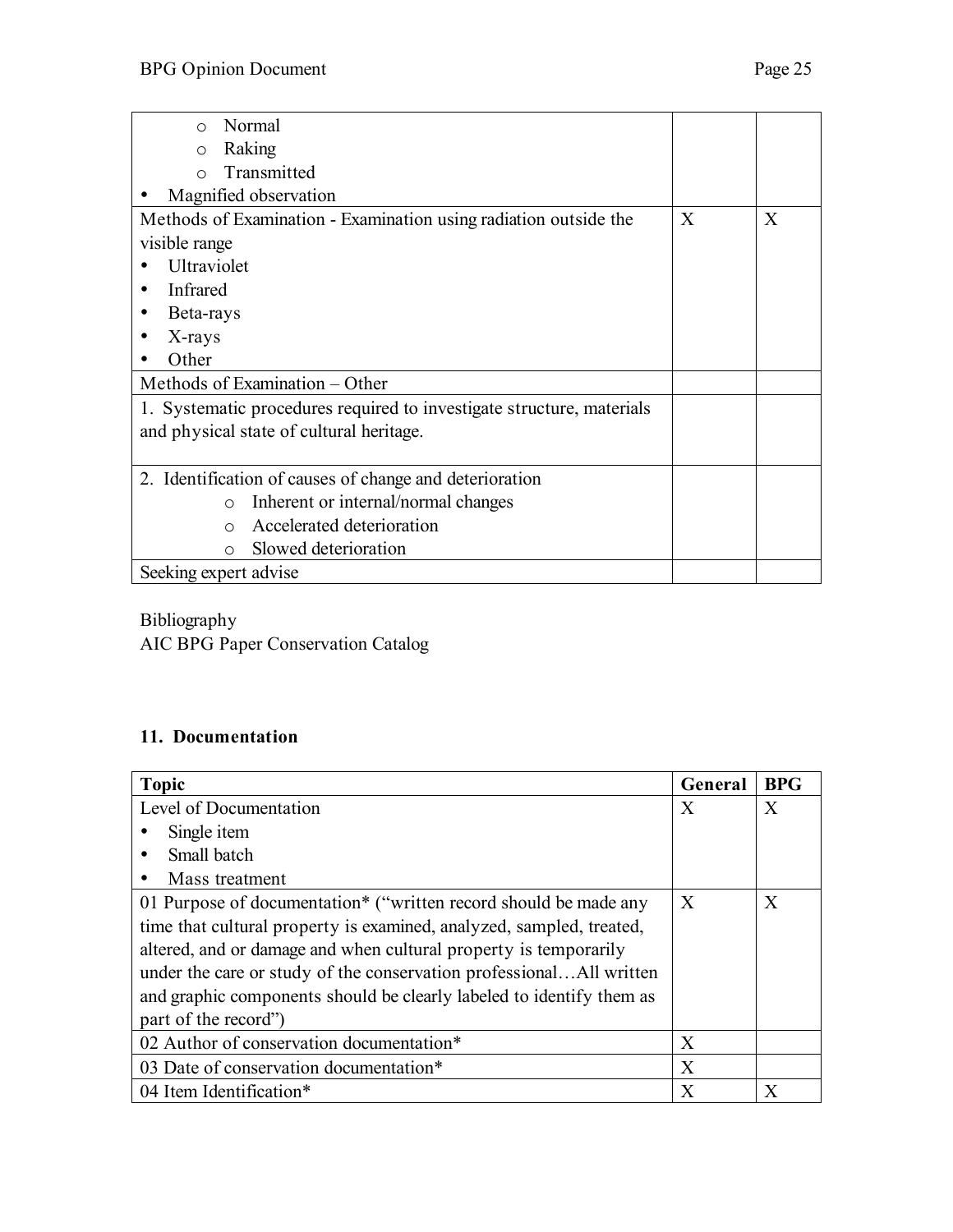| Accession number, call number, registration number or other            |   |   |  |  |
|------------------------------------------------------------------------|---|---|--|--|
| identifiers                                                            |   |   |  |  |
| Owner/custodian<br>$\bullet$                                           |   |   |  |  |
| Artist/maker/origin<br>٠                                               |   |   |  |  |
| Title/subject/scientific classification<br>$\bullet$                   |   |   |  |  |
| Place of manufacture<br>$\bullet$                                      |   |   |  |  |
| Dimensions<br>$\bullet$                                                |   |   |  |  |
| Marks/labels/inscriptions<br>٠                                         |   |   |  |  |
| Date or period of creation<br>$\bullet$                                |   |   |  |  |
| Record of any accompanying pictorial documentation or<br>٠             |   |   |  |  |
| fragments                                                              |   |   |  |  |
| Context (artistic, historical, social, cultural and scientific)        |   |   |  |  |
| 05 Description Report (including notation of accessory materials or    | X | X |  |  |
| extraneous attachments like linings, boxes, mounts, original housings) |   |   |  |  |
| Object                                                                 |   |   |  |  |
| Support<br>O                                                           |   |   |  |  |
| Media<br>$\circ$                                                       |   |   |  |  |
| Surface coating<br>$\circ$                                             |   |   |  |  |
| <b>Binding</b><br>$\circ$                                              |   |   |  |  |
| Attachments                                                            |   |   |  |  |
| Mount used<br>$\circ$                                                  |   |   |  |  |
| Lining<br>O                                                            |   |   |  |  |
| Fasteners<br>O                                                         |   |   |  |  |
| Seals<br>$\circ$                                                       |   |   |  |  |
| Seals, Ribbons, etc.<br>O                                              |   |   |  |  |
| Other<br>$\circ$                                                       |   |   |  |  |
| Housing<br>$\bullet$                                                   |   |   |  |  |
| Mat/backing material<br>$\circ$                                        |   |   |  |  |
| Stretcher/strainer<br>$\circ$                                          |   |   |  |  |
| Frame/glazing/hanging hardware<br>$\circ$                              |   |   |  |  |
| Inscriptions or labels on backing materials or frame<br>O              |   |   |  |  |
| Box-type container<br>O                                                |   |   |  |  |
| 06 Condition Report (including evidence of past treatment and          | X | X |  |  |
| housing)                                                               |   |   |  |  |
| Source of change in condition                                          |   |   |  |  |
| Internal - Inherent Vice<br>$\Omega$                                   |   |   |  |  |
| Inherent vice of one component                                         |   |   |  |  |
| One original component contributing to change<br>п                     |   |   |  |  |
| in another component                                                   |   |   |  |  |
| External<br>$\circ$                                                    |   |   |  |  |
| Biological (mold, insects, rodents)                                    |   |   |  |  |
| Chemical or environmental (acid migration,                             |   |   |  |  |
| light damage)                                                          |   |   |  |  |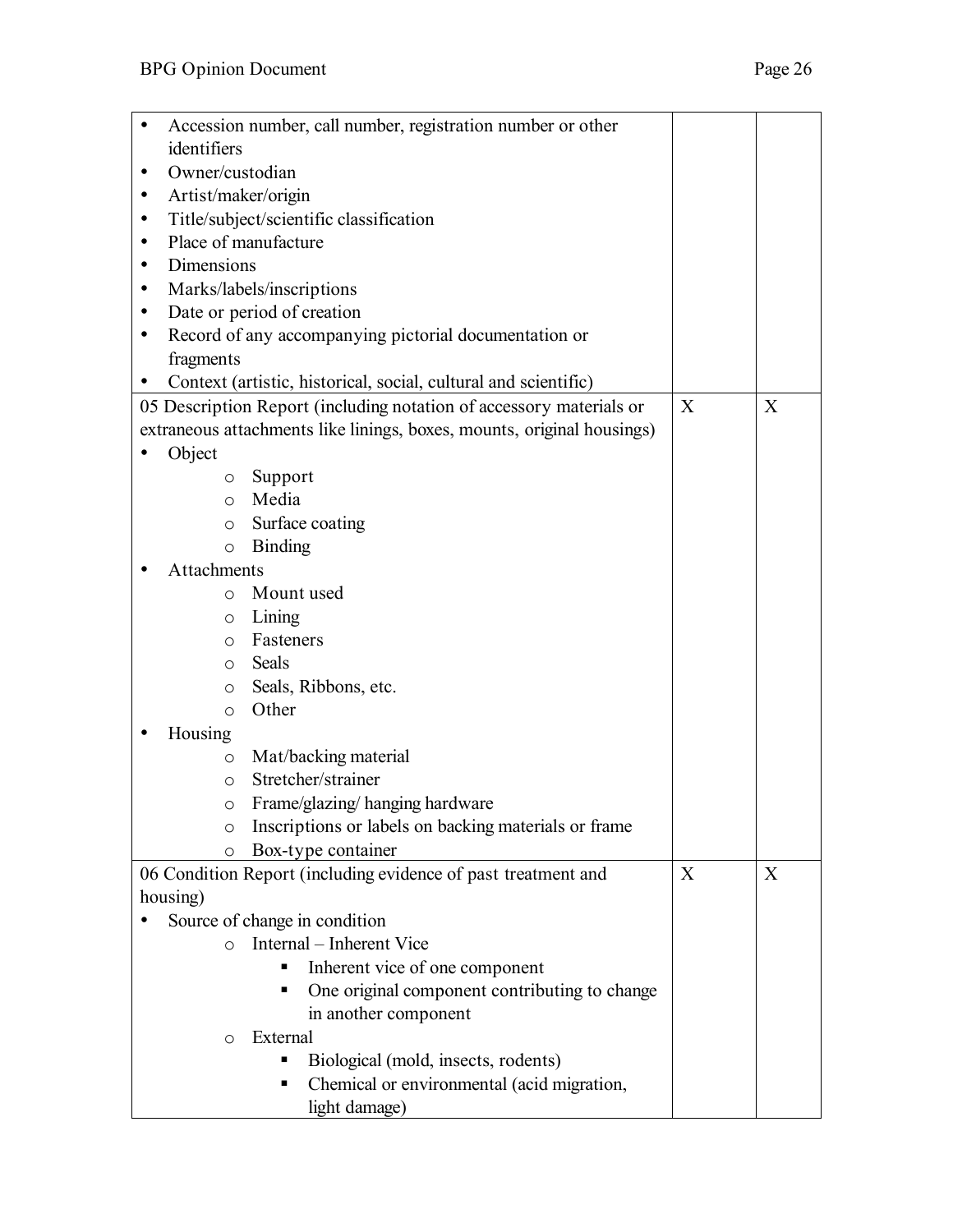| Mechanical (scissors, fasteners)<br>П                                |   |   |
|----------------------------------------------------------------------|---|---|
| Use or wear (fingerprints, added inscriptions)                       |   |   |
| Other                                                                |   |   |
| Type of change in condition                                          |   |   |
| Presence of foreign substances<br>$\circ$                            |   |   |
| Biological (spores, frass, flyspecks)                                |   |   |
| Dirt<br>п                                                            |   |   |
| Use Related (bookmarks, food)                                        |   |   |
| Previous treatment (tapes and adhesives,<br>п                        |   |   |
| previous mends, previous retouching)                                 |   |   |
| Other                                                                |   |   |
| Change in appearance and discoloration<br>$\circ$                    |   |   |
| Darkening or yellowing                                               |   |   |
| Overall darkening of paper or surface                                |   |   |
| coating                                                              |   |   |
| Localized staining from mold, tidelines,                             |   |   |
| media, fingerprints                                                  |   |   |
| Fading                                                               |   |   |
| Foxing                                                               |   |   |
| Color shift                                                          |   |   |
| Blanching/opacity                                                    |   |   |
| Other                                                                |   |   |
| Structural change<br>$\circ$                                         |   |   |
| Flexibility (brittleness or hardness)                                |   |   |
| Tears, loose or lost parts<br>п                                      |   |   |
| Of support (trimmed edges, tears)                                    |   |   |
| Of media (friable, flaking media)<br>$\bullet$                       |   |   |
| Surface disturbances such as abrasions and                           |   |   |
| scratches                                                            |   |   |
| Planar distortions (folds, embossments                               |   |   |
| cockling)                                                            |   |   |
| Loss of sizing                                                       |   |   |
| Other                                                                |   |   |
| Location of change in condition                                      |   |   |
| Extent or severity of change in condition (function of object)       |   |   |
| 07 Testing and analysis                                              | X | X |
| Objectives of testing and analysis                                   |   |   |
| Identify support and media<br>$\circ$                                |   |   |
| Identify sensitivity of support and media to<br>$\circ$              |   |   |
| prospective treatment materials                                      |   |   |
| Identify the level of risk of alteration to the integrity<br>$\circ$ |   |   |
| of the object and projected results                                  |   |   |
| Identify adhesives<br>$\circ$                                        |   |   |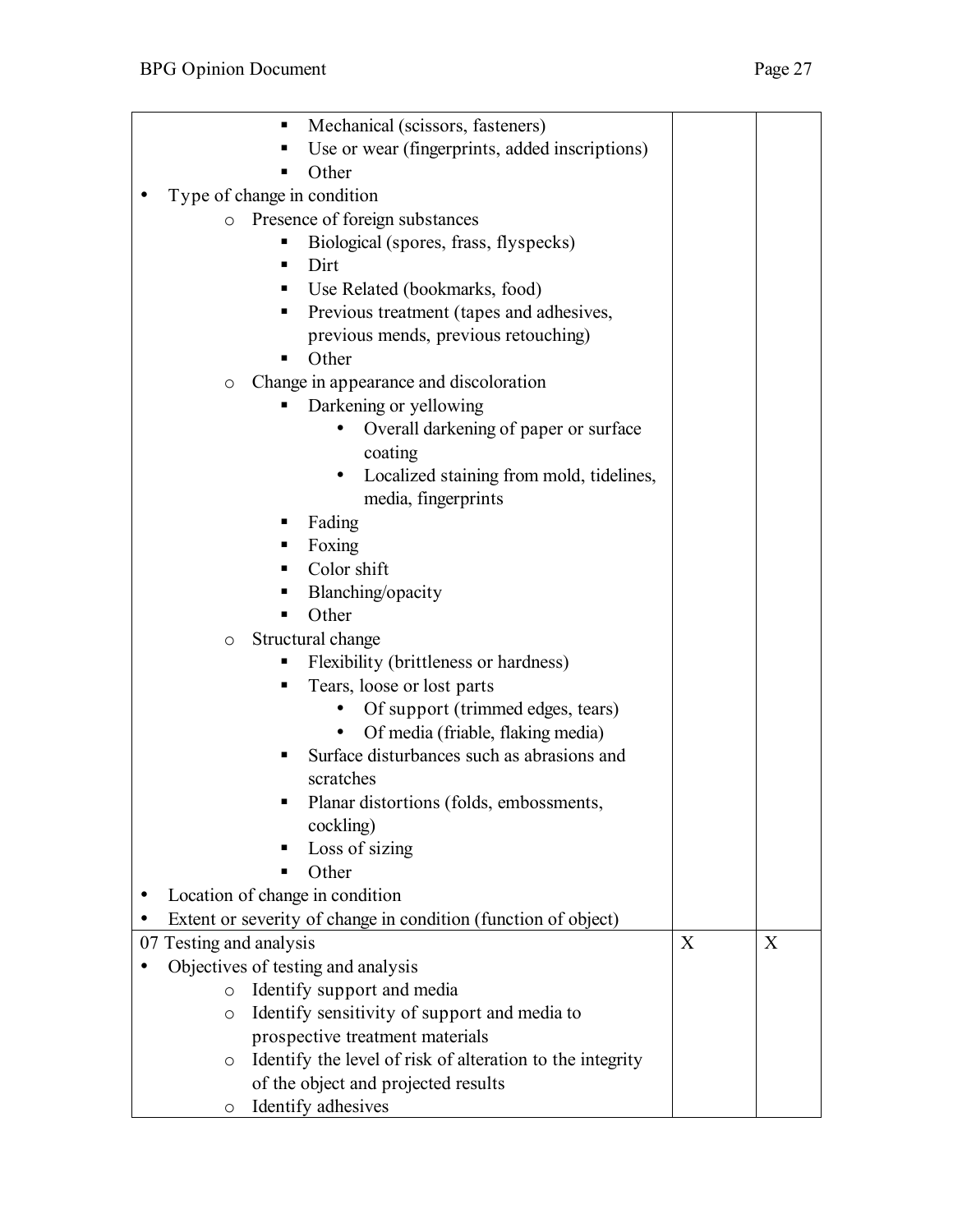| Identify causes of staining and discoloration<br>$\circ$              |              |              |
|-----------------------------------------------------------------------|--------------|--------------|
| <b>Types of Tests</b>                                                 |              |              |
| Procedure<br>$\circ$                                                  |              |              |
| Observations<br>$\Omega$                                              |              |              |
| Location of Test                                                      |              |              |
| Interpretation of Results                                             |              |              |
| 08 Treatment Proposal                                                 | X            | X            |
| Rationale                                                             |              |              |
| Recommended treatment/treatment options/no treatment indicated<br>٠   |              |              |
| Risks/precautions/benefits<br>$\bullet$                               |              |              |
| Time and cost estimate<br>$\bullet$                                   |              |              |
| 09 Written approval of proposed treatment by curator or custodian     | X            | X            |
| 10 Treatment                                                          | X            | X            |
| Description of methods, materials and techniques<br>$\bullet$         |              |              |
| Results of treatment<br>$\bullet$                                     |              |              |
| Predicted stability of treated state<br>٠                             |              |              |
| Any variation from proposed treatment<br>٠                            |              |              |
| Further recommendations                                               |              |              |
| 11 Associated records (should be sited or included in the record)     | X            | X            |
| 13 Special Practices – Certain circumstances may affect the extent or | X            | X            |
| form of documentation, including disaster response, impending         |              |              |
| destruction, emergency treatment, minor remedial treatment, mass      |              |              |
| treatment, collection assessments and surveys and preventative        |              |              |
| care/cyclical maintenance.                                            |              |              |
| 12 Pictorial Documentation                                            | $\mathbf{X}$ | $\mathbf{X}$ |
| Pictorial Documentation – Drawings/graphic (with size scales as<br>٠  |              |              |
| appropriate)                                                          |              |              |
| Digital (with size and color scales)<br>$\bullet$                     |              |              |
| Photographic (with size, grey and color scales, light direction<br>٠  |              |              |
| indicator)                                                            |              |              |
| Other                                                                 |              |              |
| 14 Preservation of documentation.                                     | X            | X            |
| Consideration of permanence of the written record or report           |              |              |
| Consideration of off-site storage of multiple copies of               |              |              |
| documentation                                                         |              |              |
| Special considerations of computer storage (computer                  |              |              |
| compatibility, dissemination, space, access, etc.)                    |              |              |
| Access to documentation                                               |              |              |

\*These items are outlined in the AIC Commentary 24: Documentation as Minimum Accepted Practice and must appear on all documentation.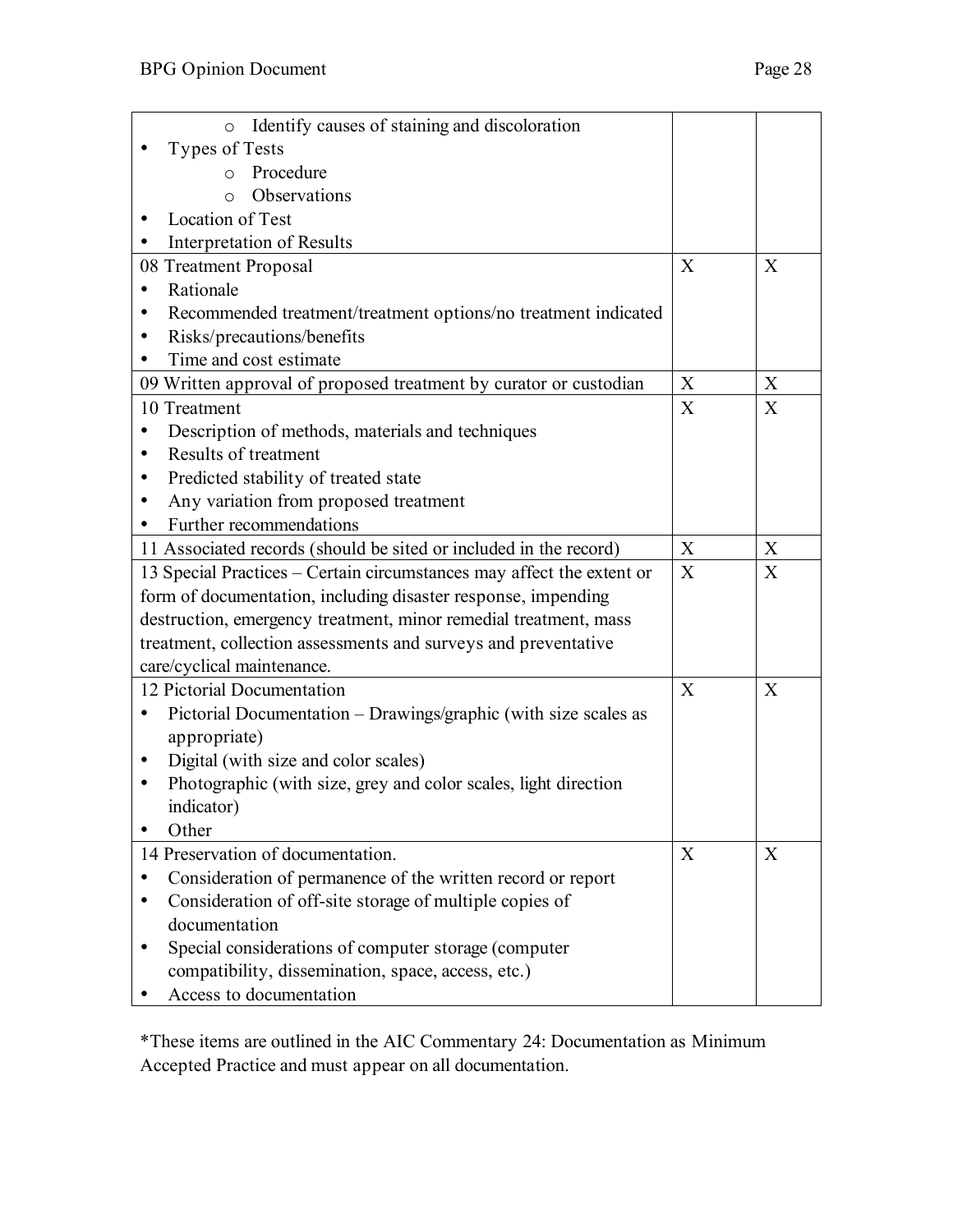Bibliography for Documentation

AIC Code of Ethics and Guidelines for Practice.

AIC BPG Paper Conservation Catalog, Chapter 5: Written Documentation.

#### **12. Treatment Methods**

| <b>Topic</b>                                                                | General | <b>BPG</b> |
|-----------------------------------------------------------------------------|---------|------------|
| Backing removal                                                             |         | X          |
| Reasons for removing a backing                                              |         |            |
| Factors to consider (historical context, inscriptions, other<br>٠           |         |            |
| options)                                                                    |         |            |
| Risks – general (stress to media, risk of tearing<br>$\bullet$              |         |            |
| Techniques                                                                  |         |            |
| aqueous<br>O                                                                |         |            |
| risks – tidelines, media solubility, etc.<br>$\circ$                        |         |            |
| treatment variations<br>$\circ$                                             |         |            |
| non-aqueous<br>O                                                            |         |            |
| risks<br>$\circ$                                                            |         |            |
| treatment variations<br>$\circ$                                             |         |            |
| heat based<br>$\circ$                                                       |         |            |
| $\circ$ risks                                                               |         |            |
| mechanical (dry)<br>O                                                       |         |            |
| enzymes<br>O                                                                |         |            |
| selection of enzyme<br>$\circ$                                              |         |            |
| spots tests                                                                 |         |            |
| purity and source of enzyme                                                 |         |            |
| preparation<br>$\circ$                                                      |         |            |
| control and inactivation<br>$\circ$                                         |         |            |
| specific risks<br>$\circ$                                                   |         |            |
| Bleaching                                                                   |         |            |
| Purpose and Misuse<br>$\bullet$                                             |         |            |
| Factors to Consider: paper composition, previous treatments,<br>٠           |         |            |
| visual effects, etc                                                         |         |            |
| Risks – paper: color reversion, loss of strength, loss of size<br>$\bullet$ |         |            |
| media: color loss, color change, binder weakening                           |         |            |
| other: alteration of aesthetic, other damages visible                       |         |            |
| Pre-treatment: washing                                                      |         |            |
| Oxidative Bleaching - for each bleach listed, include methods,              |         |            |
| choosing stock solutions (chemical grade, concentration,                    |         |            |
| additives), stabilization of solution, specific risks, advantages           |         |            |
| and disadvantages, safety.                                                  |         |            |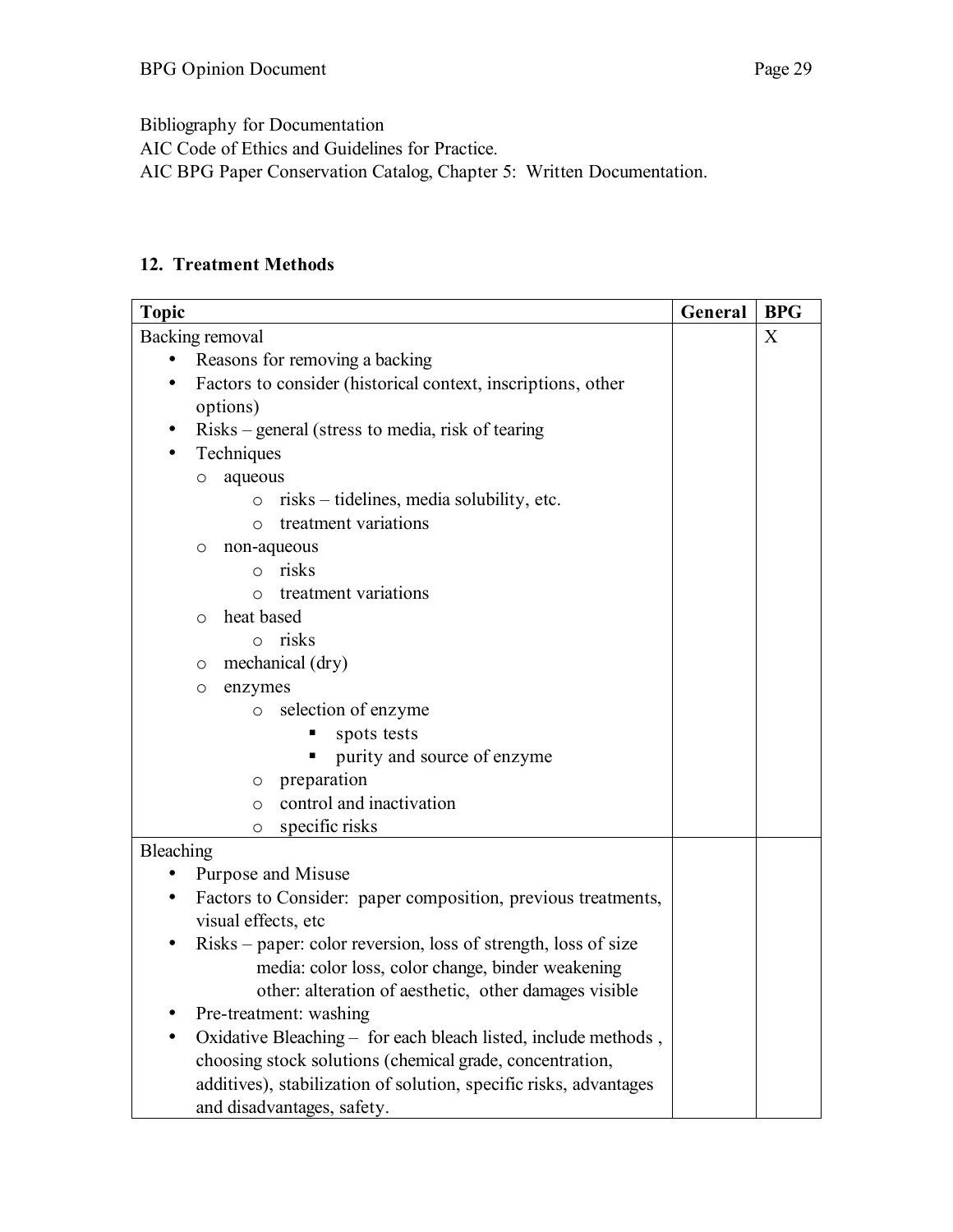| Light Bleaching: natural and artificial light source<br>٠          |  |  |
|--------------------------------------------------------------------|--|--|
| Hydrogen Peroxide                                                  |  |  |
| Less Common or Historically used methods:                          |  |  |
| <b>Chlorine Dioxide</b>                                            |  |  |
| Hypochlorites                                                      |  |  |
| Chloramine-T<br>$\bullet$                                          |  |  |
| Potassium Permanganate<br>$\bullet$                                |  |  |
| Reducing Bleaches -                                                |  |  |
| Sodium Borohydride                                                 |  |  |
| Application methods (include advantages, risks, etc.)              |  |  |
| overall: immersion, floating, blotter, spray,<br>$\circ$           |  |  |
| vapor                                                              |  |  |
| local application: poultice, brush, vapor<br>$\circ$               |  |  |
| Cosmetic compensation (inpainting?)                                |  |  |
| Purpose and misuse: visual integration vs. value-based             |  |  |
| incentive                                                          |  |  |
| Ethics: reversibility, detection, artist's intent<br>٠             |  |  |
| Materials: pastel, watercolor, dry pigment, pencil, etc.<br>٠      |  |  |
| Methods: brush, air brush, mouth atomizer,<br>٠                    |  |  |
| Deacidification                                                    |  |  |
| Purpose<br>$\bullet$                                               |  |  |
| Factors to consider: (storage environment, use,<br>$\bullet$       |  |  |
| Risks (general):<br>$\bullet$                                      |  |  |
| Deacidification agents (include questions on chemical<br>$\bullet$ |  |  |
| formulas, solution preparation, advantages and disadvantages       |  |  |
| of each method, specific risks)                                    |  |  |
| Aqueous or partially aqueous solutions<br>$\circ$                  |  |  |
| Calcium Bicarbonate<br>$\circ$                                     |  |  |
| Magnesium Bicarbonate<br>$\circ$                                   |  |  |
| others?<br>$\circ$                                                 |  |  |
| Non-Aqueous<br>O                                                   |  |  |
| barium hydroxide<br>$\circ$                                        |  |  |
| Bookkeeper?<br>$\circ$                                             |  |  |
| others?<br>$\circ$                                                 |  |  |
| Application methods                                                |  |  |
| immersion<br>O                                                     |  |  |
| brush<br>O                                                         |  |  |
| spray<br>O                                                         |  |  |
|                                                                    |  |  |
| Drying and Flattening                                              |  |  |
| Purpose                                                            |  |  |
| Risks (flattening paper texture, changing dimensions,              |  |  |
| flattening or other physical stress on media, change in            |  |  |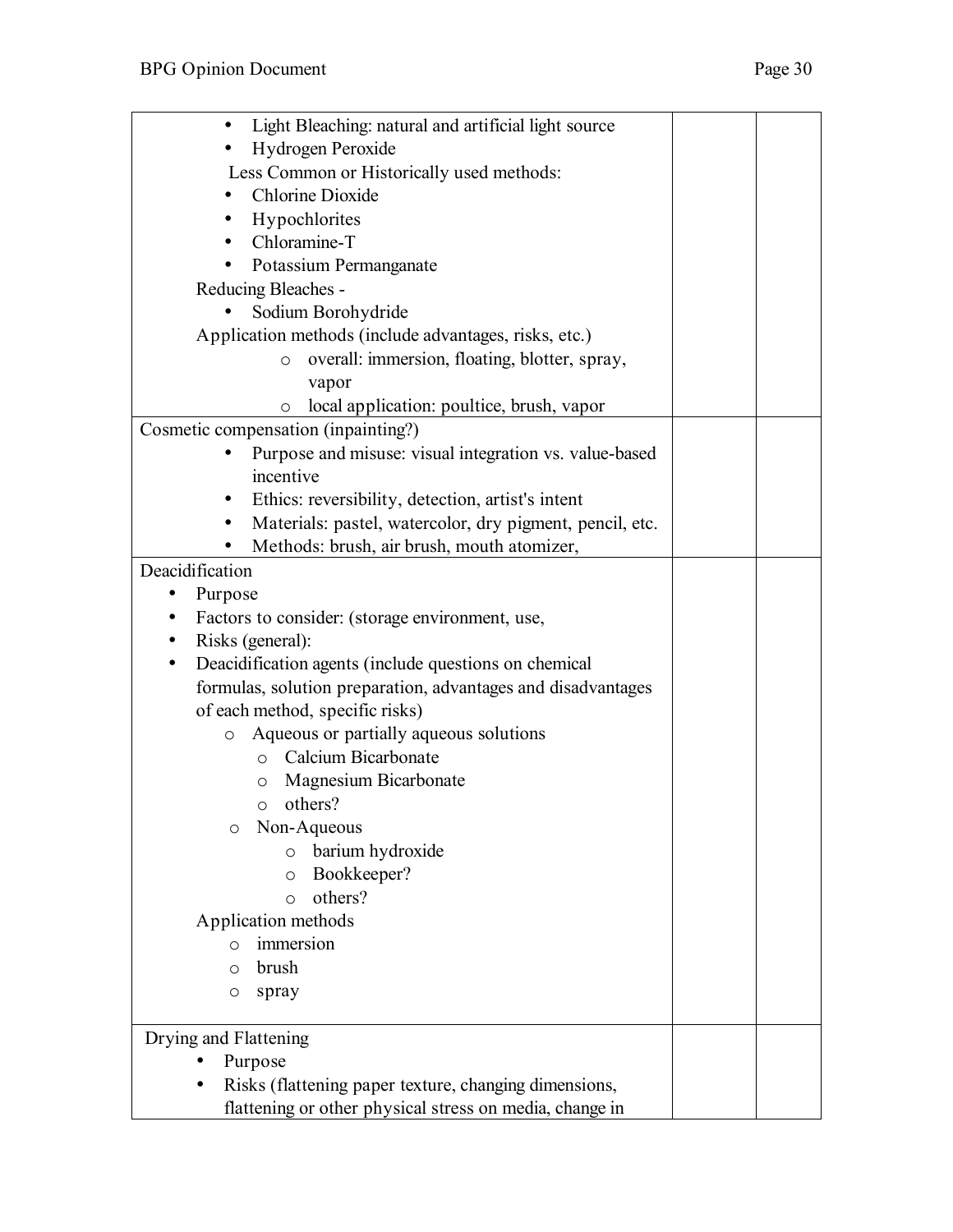| <b>Filling losses</b><br>Purpose<br>Factors to consider<br>materials<br>antique papers<br>$\circ$<br>contemporary, tested papers (acid free, lignin free)<br>$\circ$<br>methods<br>Paper:<br>O<br>pulp fills (hand applied and leaf casting?)<br>$\circ$<br>inserts – Asian and western papers, heat set tissues<br>$\circ$<br>toning fills (materials, application techniques)<br>$\circ$<br>Parchment/Vellum<br>Matting/Hinging<br>Hinging<br>purpose<br>O<br>other options (cornering, etc.)<br>$\circ$<br>risks/factors to consider (storage environment, travel,<br>$\circ$<br>$etc.$ )<br>material selection<br>O<br>variations<br>$\circ$<br>Matting<br>purpose<br>O<br>factors to consider (intended use, storage environment,<br>O<br>etc., travel) and risks<br>material selection<br>O<br>variations<br>$\circ$ | surface gloss, etc.)<br>Factors to consider (influence of paper texture on<br>aesthetic,<br>local techniques (blotter, desiccated blotter, hot air, tacking<br>$\bullet$<br>iron, etc.)<br>overall techniques (stretch drying on Dacron or screen,<br>blotter and/or felt and weight, air drying, suction table, etc.<br>- Include specific risks for each)<br>Parchment/Vellum |  |
|----------------------------------------------------------------------------------------------------------------------------------------------------------------------------------------------------------------------------------------------------------------------------------------------------------------------------------------------------------------------------------------------------------------------------------------------------------------------------------------------------------------------------------------------------------------------------------------------------------------------------------------------------------------------------------------------------------------------------------------------------------------------------------------------------------------------------|---------------------------------------------------------------------------------------------------------------------------------------------------------------------------------------------------------------------------------------------------------------------------------------------------------------------------------------------------------------------------------|--|
|                                                                                                                                                                                                                                                                                                                                                                                                                                                                                                                                                                                                                                                                                                                                                                                                                            |                                                                                                                                                                                                                                                                                                                                                                                 |  |
|                                                                                                                                                                                                                                                                                                                                                                                                                                                                                                                                                                                                                                                                                                                                                                                                                            |                                                                                                                                                                                                                                                                                                                                                                                 |  |
|                                                                                                                                                                                                                                                                                                                                                                                                                                                                                                                                                                                                                                                                                                                                                                                                                            |                                                                                                                                                                                                                                                                                                                                                                                 |  |
|                                                                                                                                                                                                                                                                                                                                                                                                                                                                                                                                                                                                                                                                                                                                                                                                                            |                                                                                                                                                                                                                                                                                                                                                                                 |  |
|                                                                                                                                                                                                                                                                                                                                                                                                                                                                                                                                                                                                                                                                                                                                                                                                                            |                                                                                                                                                                                                                                                                                                                                                                                 |  |
|                                                                                                                                                                                                                                                                                                                                                                                                                                                                                                                                                                                                                                                                                                                                                                                                                            |                                                                                                                                                                                                                                                                                                                                                                                 |  |
|                                                                                                                                                                                                                                                                                                                                                                                                                                                                                                                                                                                                                                                                                                                                                                                                                            |                                                                                                                                                                                                                                                                                                                                                                                 |  |
|                                                                                                                                                                                                                                                                                                                                                                                                                                                                                                                                                                                                                                                                                                                                                                                                                            |                                                                                                                                                                                                                                                                                                                                                                                 |  |
|                                                                                                                                                                                                                                                                                                                                                                                                                                                                                                                                                                                                                                                                                                                                                                                                                            |                                                                                                                                                                                                                                                                                                                                                                                 |  |
|                                                                                                                                                                                                                                                                                                                                                                                                                                                                                                                                                                                                                                                                                                                                                                                                                            |                                                                                                                                                                                                                                                                                                                                                                                 |  |
|                                                                                                                                                                                                                                                                                                                                                                                                                                                                                                                                                                                                                                                                                                                                                                                                                            |                                                                                                                                                                                                                                                                                                                                                                                 |  |
|                                                                                                                                                                                                                                                                                                                                                                                                                                                                                                                                                                                                                                                                                                                                                                                                                            |                                                                                                                                                                                                                                                                                                                                                                                 |  |
|                                                                                                                                                                                                                                                                                                                                                                                                                                                                                                                                                                                                                                                                                                                                                                                                                            |                                                                                                                                                                                                                                                                                                                                                                                 |  |
|                                                                                                                                                                                                                                                                                                                                                                                                                                                                                                                                                                                                                                                                                                                                                                                                                            |                                                                                                                                                                                                                                                                                                                                                                                 |  |
|                                                                                                                                                                                                                                                                                                                                                                                                                                                                                                                                                                                                                                                                                                                                                                                                                            |                                                                                                                                                                                                                                                                                                                                                                                 |  |
|                                                                                                                                                                                                                                                                                                                                                                                                                                                                                                                                                                                                                                                                                                                                                                                                                            |                                                                                                                                                                                                                                                                                                                                                                                 |  |
|                                                                                                                                                                                                                                                                                                                                                                                                                                                                                                                                                                                                                                                                                                                                                                                                                            |                                                                                                                                                                                                                                                                                                                                                                                 |  |
|                                                                                                                                                                                                                                                                                                                                                                                                                                                                                                                                                                                                                                                                                                                                                                                                                            |                                                                                                                                                                                                                                                                                                                                                                                 |  |
|                                                                                                                                                                                                                                                                                                                                                                                                                                                                                                                                                                                                                                                                                                                                                                                                                            |                                                                                                                                                                                                                                                                                                                                                                                 |  |
|                                                                                                                                                                                                                                                                                                                                                                                                                                                                                                                                                                                                                                                                                                                                                                                                                            |                                                                                                                                                                                                                                                                                                                                                                                 |  |
|                                                                                                                                                                                                                                                                                                                                                                                                                                                                                                                                                                                                                                                                                                                                                                                                                            |                                                                                                                                                                                                                                                                                                                                                                                 |  |
|                                                                                                                                                                                                                                                                                                                                                                                                                                                                                                                                                                                                                                                                                                                                                                                                                            |                                                                                                                                                                                                                                                                                                                                                                                 |  |
|                                                                                                                                                                                                                                                                                                                                                                                                                                                                                                                                                                                                                                                                                                                                                                                                                            |                                                                                                                                                                                                                                                                                                                                                                                 |  |
|                                                                                                                                                                                                                                                                                                                                                                                                                                                                                                                                                                                                                                                                                                                                                                                                                            |                                                                                                                                                                                                                                                                                                                                                                                 |  |
|                                                                                                                                                                                                                                                                                                                                                                                                                                                                                                                                                                                                                                                                                                                                                                                                                            |                                                                                                                                                                                                                                                                                                                                                                                 |  |
|                                                                                                                                                                                                                                                                                                                                                                                                                                                                                                                                                                                                                                                                                                                                                                                                                            |                                                                                                                                                                                                                                                                                                                                                                                 |  |
|                                                                                                                                                                                                                                                                                                                                                                                                                                                                                                                                                                                                                                                                                                                                                                                                                            |                                                                                                                                                                                                                                                                                                                                                                                 |  |
|                                                                                                                                                                                                                                                                                                                                                                                                                                                                                                                                                                                                                                                                                                                                                                                                                            |                                                                                                                                                                                                                                                                                                                                                                                 |  |
| Hinge, tape and adhesive removal<br>Purpose                                                                                                                                                                                                                                                                                                                                                                                                                                                                                                                                                                                                                                                                                                                                                                                |                                                                                                                                                                                                                                                                                                                                                                                 |  |
| Risks (general)                                                                                                                                                                                                                                                                                                                                                                                                                                                                                                                                                                                                                                                                                                                                                                                                            |                                                                                                                                                                                                                                                                                                                                                                                 |  |
| Ethical considerations (artist's intent, etc.                                                                                                                                                                                                                                                                                                                                                                                                                                                                                                                                                                                                                                                                                                                                                                              |                                                                                                                                                                                                                                                                                                                                                                                 |  |
| solvent safety                                                                                                                                                                                                                                                                                                                                                                                                                                                                                                                                                                                                                                                                                                                                                                                                             |                                                                                                                                                                                                                                                                                                                                                                                 |  |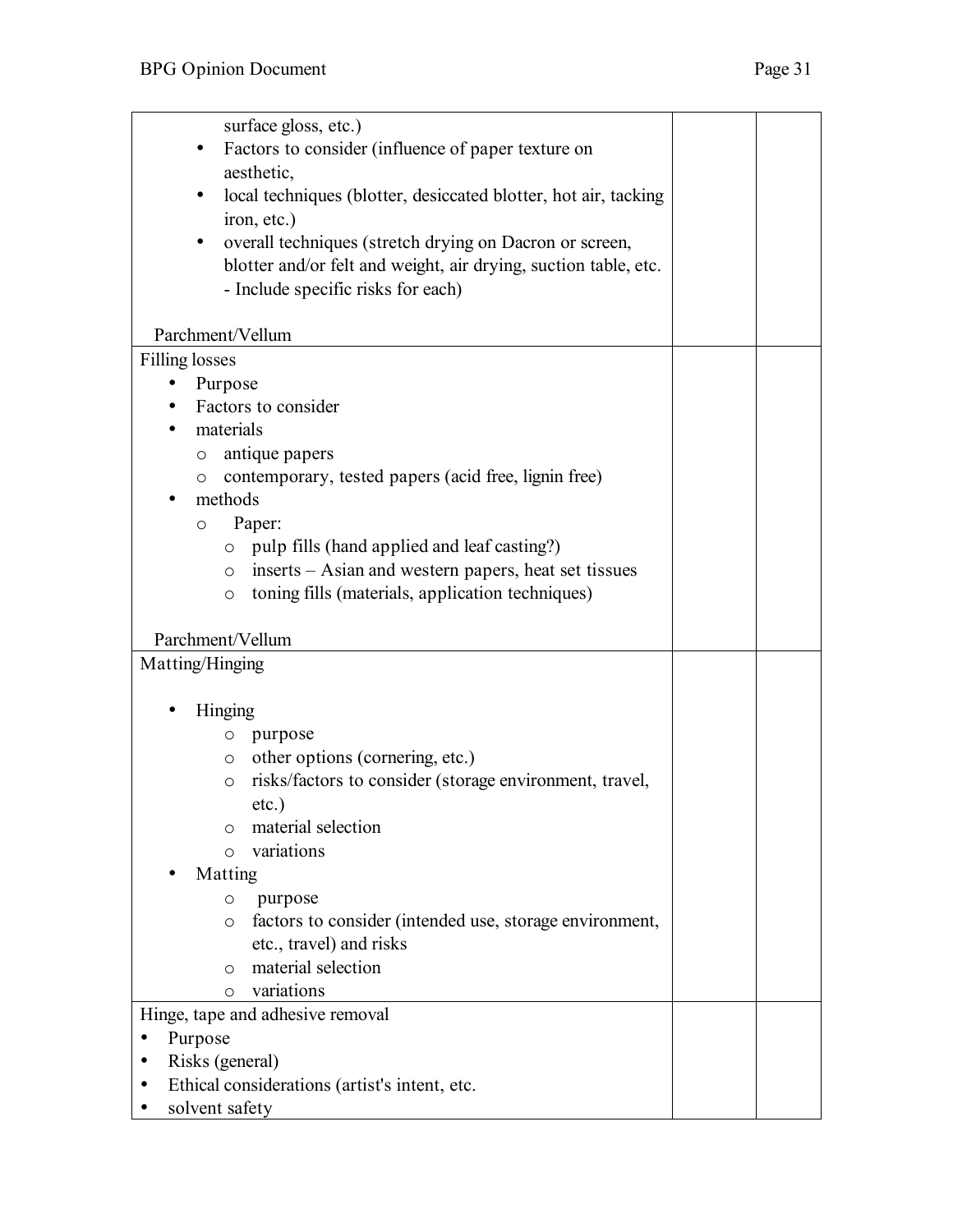|                                                                          | Types of attachments (under each type discuss components      |  |  |
|--------------------------------------------------------------------------|---------------------------------------------------------------|--|--|
| (elastomer, plasticizer, tackifier, carrier, etc.), evaluating the level |                                                               |  |  |
| of degradation (inductive stage, cross-linking), methods for             |                                                               |  |  |
|                                                                          | characterizing tapes (spot tests, UV, etc.)                   |  |  |
|                                                                          | o pressure-sensitive tapes and attachments                    |  |  |
|                                                                          | acrylic based                                                 |  |  |
|                                                                          | rubber based                                                  |  |  |
| O                                                                        | water-activated tapes and attachments                         |  |  |
|                                                                          | gum                                                           |  |  |
|                                                                          | starch                                                        |  |  |
|                                                                          | composites and other                                          |  |  |
|                                                                          |                                                               |  |  |
| $\circ$                                                                  | proteinaceous                                                 |  |  |
|                                                                          | Treatment options                                             |  |  |
| $\circ$                                                                  | dry techniques: scraping, eraser, specific risks              |  |  |
| $\circ$                                                                  | heat (also freezing?), specific risks                         |  |  |
| $\circ$                                                                  | wet techniques: immersion, suction table, poultice, steam,    |  |  |
|                                                                          | humidification, specific risks                                |  |  |
| $\circ$                                                                  | enzymes: types, grades, risks, techniques                     |  |  |
| $\circ$                                                                  | non-aqueous solvents: choosing a solvent, solvent             |  |  |
|                                                                          | characteristics/ miscibility/ toxicity, suction table,        |  |  |
|                                                                          | poultice, vapor chambers, immersion, risks to object,         |  |  |
|                                                                          | safety equipment?                                             |  |  |
|                                                                          |                                                               |  |  |
| Humidification                                                           |                                                               |  |  |
| Paper:                                                                   |                                                               |  |  |
| $\circ$                                                                  | purpose                                                       |  |  |
| $\circ$                                                                  | risks                                                         |  |  |
| $\circ$                                                                  | local methods (Gore-Tex, poultice, brush, spray,              |  |  |
|                                                                          | ultrasonic mister or nebulizer)                               |  |  |
| $\circ$                                                                  | overall methods (passive or tray humidification, spray,       |  |  |
|                                                                          | Gore-Tex,                                                     |  |  |
|                                                                          |                                                               |  |  |
|                                                                          | Parchment/Vellum:                                             |  |  |
|                                                                          | Leather Consolidation/ Dressing                               |  |  |
| Lining and Facing                                                        |                                                               |  |  |
| $\circ$                                                                  | purpose                                                       |  |  |
| $\circ$                                                                  | factors to consider (alteration of sheet character, obscuring |  |  |
|                                                                          | information, other options, etc.)                             |  |  |
| $\circ$                                                                  | material selection                                            |  |  |
| $\circ$                                                                  | lining variations (stretch lining advantages and              |  |  |
|                                                                          | disadvantages, nap bond lining, others)                       |  |  |
| Mold Removal                                                             |                                                               |  |  |
|                                                                          |                                                               |  |  |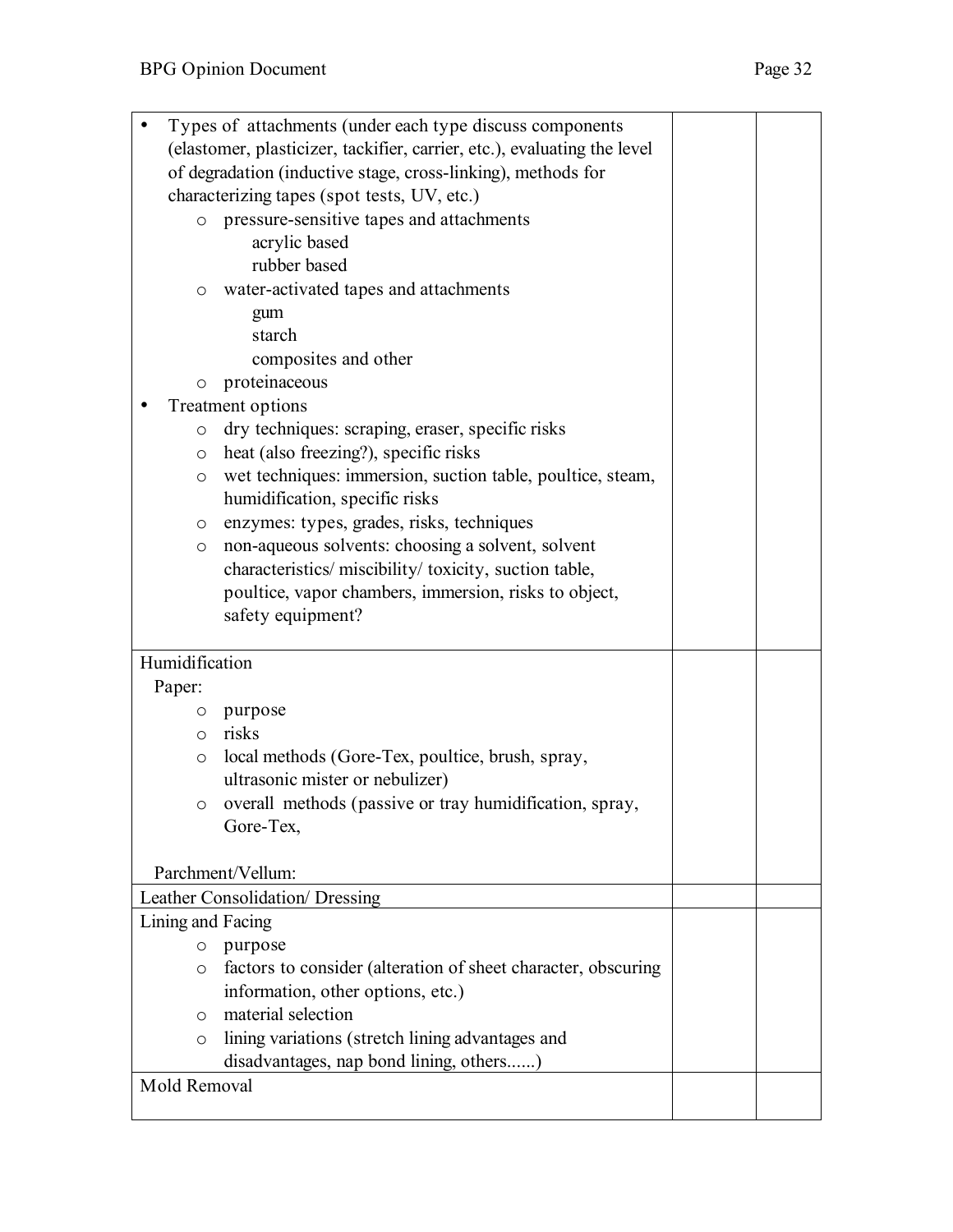| General:                                                        |  |  |  |
|-----------------------------------------------------------------|--|--|--|
| mold structure and food sources<br>$\bullet$                    |  |  |  |
| environmental factors for growth<br>$\bullet$                   |  |  |  |
| effect on substrate (staining, weakening of paper)<br>$\bullet$ |  |  |  |
| health hazards and safety equipment<br>$\bullet$                |  |  |  |
| characterization of dormant vs. active mold<br>$\bullet$        |  |  |  |
|                                                                 |  |  |  |
| Treatment                                                       |  |  |  |
| Dry methods (kneaded eraser, HEPA vacuuming,<br>$\bullet$       |  |  |  |
| electrostatically charged brush, tweezers,)                     |  |  |  |
| Inactivation<br>$\bullet$                                       |  |  |  |
| non-aqueous solvent                                             |  |  |  |
| freezing                                                        |  |  |  |
| anoxic environment                                              |  |  |  |
| fumigation (historic use)                                       |  |  |  |
| Stain reduction (or is this better treated elsewhere?)          |  |  |  |
| enzymes, bleach                                                 |  |  |  |
| Rebacking                                                       |  |  |  |
| Media Consolidation                                             |  |  |  |
| ٠<br>purpose                                                    |  |  |  |
| $\bullet$ risks                                                 |  |  |  |
| materials (include effectiveness, aging properties,<br>٠        |  |  |  |
| preparation, etc.)                                              |  |  |  |
| cellulose ethers<br>$\circ$                                     |  |  |  |
| mc (various viscosities)<br>п,                                  |  |  |  |
| Klucel-G<br>٠                                                   |  |  |  |
| etc.                                                            |  |  |  |
| proteinaceous<br>O                                              |  |  |  |
| gelatin<br>$\circ$                                              |  |  |  |
| isinglass<br>$\circ$                                            |  |  |  |
| o parchment size                                                |  |  |  |
| starches<br>O                                                   |  |  |  |
| funori<br>$\circ$                                               |  |  |  |
| gums<br>O                                                       |  |  |  |
| application                                                     |  |  |  |
| spray<br>$\circ$                                                |  |  |  |
| nebulizer<br>$\circ$                                            |  |  |  |
| ultrasonic mister<br>$\circ$                                    |  |  |  |
| brush<br>O                                                      |  |  |  |
| Mending                                                         |  |  |  |
| purpose                                                         |  |  |  |
| materials                                                       |  |  |  |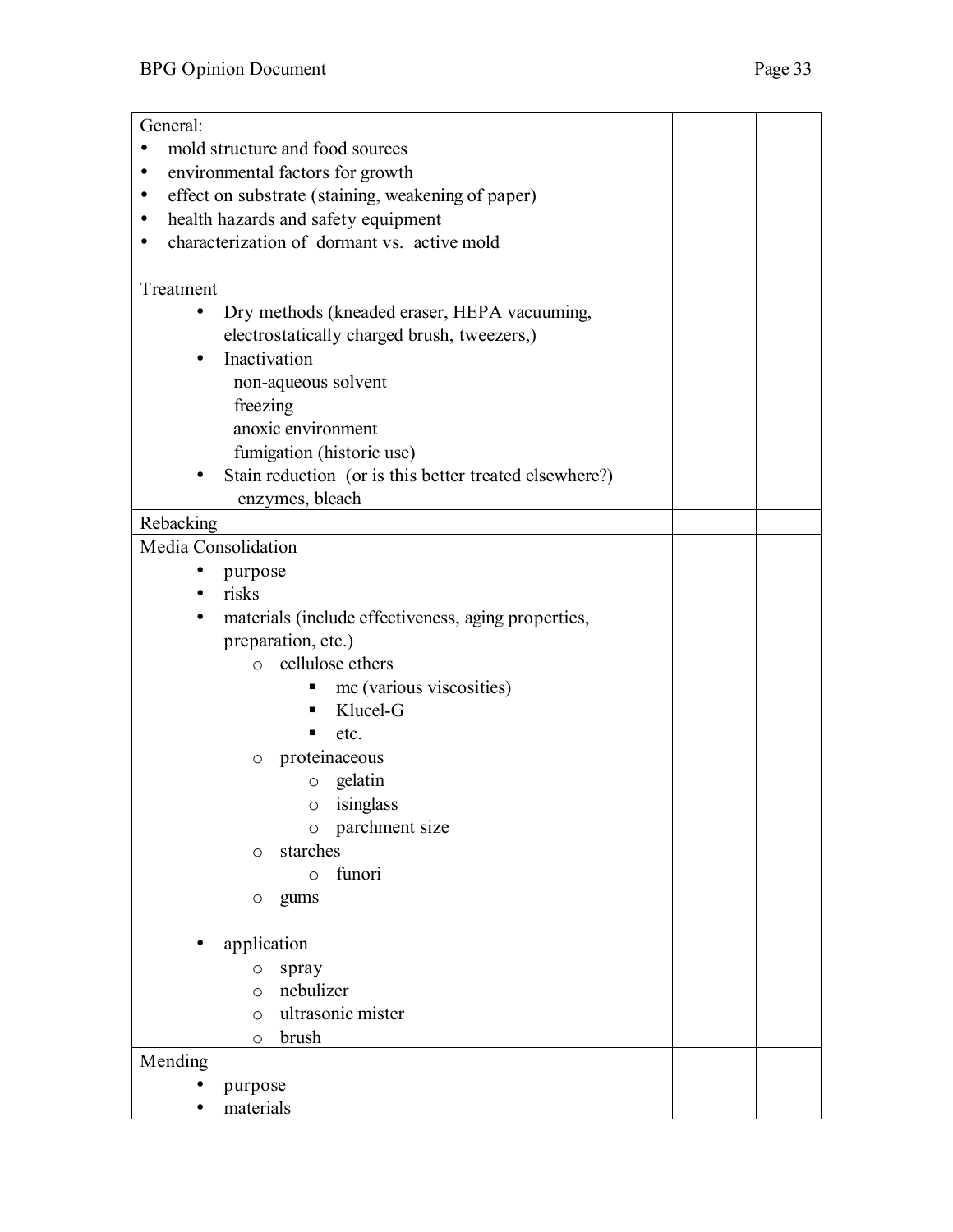| $\bullet$               | paste and tissue application variations                               |  |  |
|-------------------------|-----------------------------------------------------------------------|--|--|
|                         | heat – set tissue prep. and application                               |  |  |
| $\bullet$               | remoistenable tissue prep. and application                            |  |  |
| Paper:                  |                                                                       |  |  |
|                         | Parchment/Vellum                                                      |  |  |
| Resewing                |                                                                       |  |  |
| Sizing/resizing         |                                                                       |  |  |
|                         | purpose                                                               |  |  |
| $\bullet$               | evaluating original sizing agent and its breakdown                    |  |  |
| $\bullet$               | factors to consider: original size used, regeneration through         |  |  |
|                         | washing, artifact handling and housing, appearance,                   |  |  |
|                         | ethical considerations                                                |  |  |
| ٠                       | risks                                                                 |  |  |
|                         | original sizing agents and application (include in part 4?)           |  |  |
|                         | gelatin: tub sizing and<br>$\circ$                                    |  |  |
|                         | alum-rosin<br>$\circ$                                                 |  |  |
|                         | starch<br>$\circ$                                                     |  |  |
|                         | o synthetic                                                           |  |  |
|                         | original sizing methods                                               |  |  |
|                         | tub sizing<br>$\circ$                                                 |  |  |
|                         | internal sizing<br>$\circ$                                            |  |  |
|                         | resizing agents (for each type include composition,                   |  |  |
|                         | characteristics, preparation, aging properties, )<br>cellulose ethers |  |  |
|                         | $\circ$<br>proteinaceous                                              |  |  |
|                         | $\circ$<br>other<br>$\circ$                                           |  |  |
|                         | application: purpose, advantages and disadvantages                    |  |  |
|                         |                                                                       |  |  |
|                         | spray<br>$\circ$<br>brush<br>$\circ$                                  |  |  |
|                         | o immersion                                                           |  |  |
|                         |                                                                       |  |  |
| <b>Surface Cleaning</b> |                                                                       |  |  |
|                         | Purpose                                                               |  |  |
|                         | Risks: fiber disturbance, changes in surface gloss, eraser            |  |  |
|                         | residue,                                                              |  |  |
|                         | Ethical considerations: artist's intent, loss of historic             |  |  |
|                         | information, impact on analysis, etc.                                 |  |  |
|                         | Techniques                                                            |  |  |
|                         | Erasers<br>$\circ$                                                    |  |  |
|                         | - composition: plasticizers, abrasives, sulphur,                      |  |  |
|                         | - types available and selection criteria                              |  |  |
|                         | -analyses of eraser components and residue?                           |  |  |
|                         | brushes<br>O                                                          |  |  |